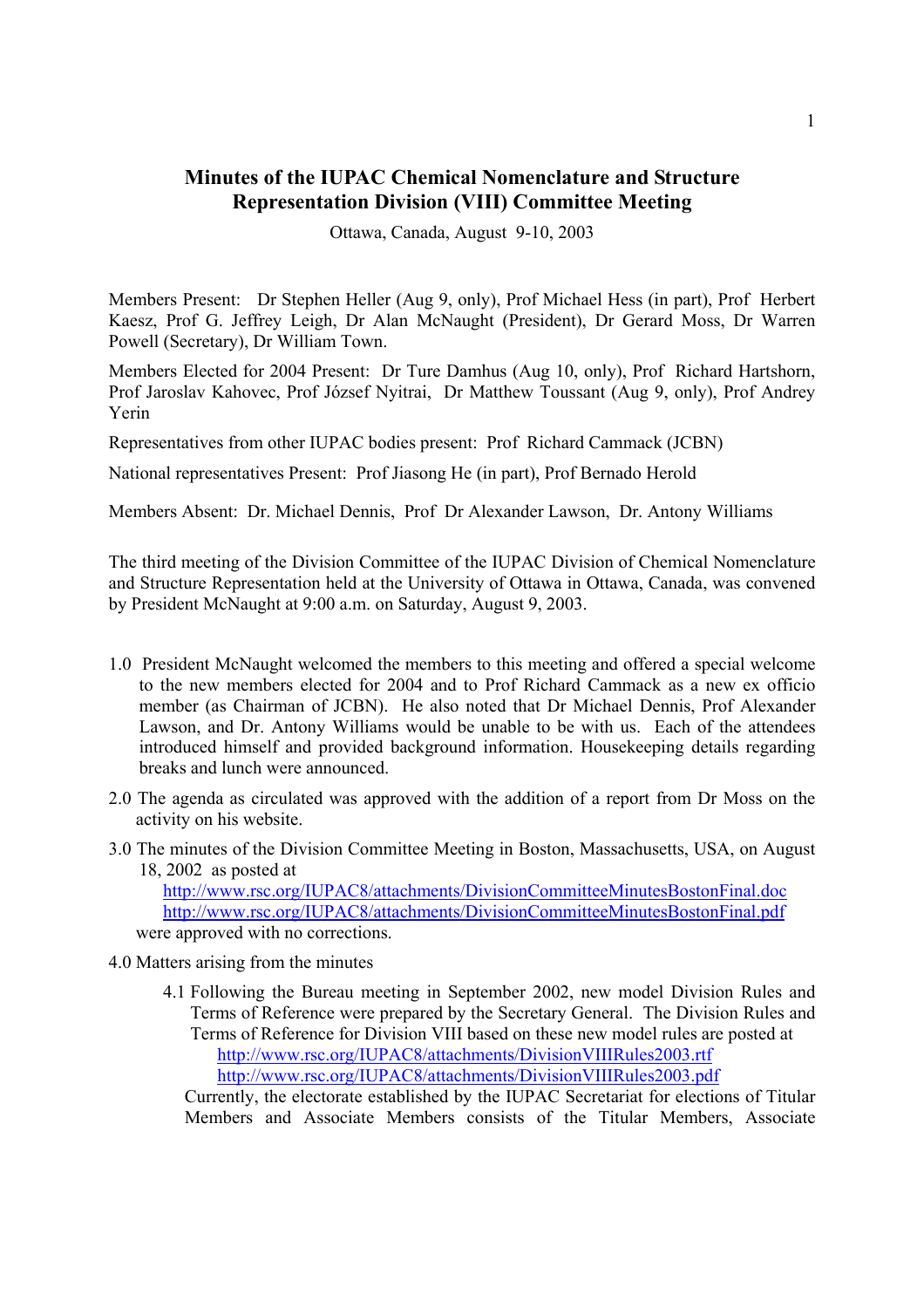Members, National Representatives, Chairpersons of Division Task Groups and 'outside' members of the Nominating Committee. Several Divisions want a broader electorate. After discussion, it was agreed to go back to the Bureau to expand the electorate, in our case, to include members of the Advisory Subcommittee.

## 5.0. IUPAC-IUBMB Joint Commission on Biochemical Nomenclature (JCBN)

5.1 Reconstitution of JCBN. Since JCBN was not a part of the general restructuring of IUPAC that took place in Brisbane (2002), a proposal prepared by A. McNaught in consultation with R. Cammack (Chairman of JCBN and NC-IUBMB) was presented to the Bureau at its meeting in September, 2002. It was described in an attachment to the Boston Division VIII Committee minutes. Further discussions and the resulting recommendations are documented in a report by A. McNaught which can be seen at <http://www.rsc.org/IUPAC8/attachments/JCBNReconst-DivVIII03.rtf>

<http://www.rsc.org/IUPAC8/attachments/JCBNReconst-DivVIII03.pdf> .

G. P. Moss, R. Cammack, W. Powell, and A. McNaught met in Ottawa to discuss future membership for JCBN to submit to the Bureau and to IUBMB for approval. The following was to be proposed:

|             | <b>Titular Members</b>      | <b>Associate Members</b> |
|-------------|-----------------------------|--------------------------|
| <b>JCBN</b> | Prof. R. Cammack (IUBMB)    | Prof. D. Horton          |
|             | (Chairman)                  | Dr. M. A. Chester        |
|             | Prof. J. F. G. Vliegenthart | Dr. A. Cornish-Bowden    |
|             | (IUBMB)                     | Prof. D. Schomberg       |
|             | Dr. S. Boyce (IUPAC)        | Dr. T. Kazic             |
|             | (Secretary)                 | Prof. F Vella.           |
|             | Dr. G. P. Moss (IUPAC)      |                          |

R. Cammack was to approach Vliegenthart and Vella to confirm that they were willing to serve.

 5.2. Report of the meeting, Dublin, May 2003. R. Cammack and G. P. Moss summarized the meeting of the Nomenclature Committee of IUBMB (NC-IUBMB) and IUPAC-IUBMB Joint Commission on Biochemical Nomenclature (JCBN) held in Dublin in May, 2003. The minutes of the meeting are given in Appendix I.

 R. Cammack is to prepare a project proposal for the next set of recommendations for carbohydrate nomenclature, on behalf of D. Horton. It will update the 1996 Recommendations. The target date for publication will be 2006.

 JCBN is keeping a close eye on the development of databases at the European Bioinformatics Institute (EBI); there should be a closer link with IUPAC names.

 The enzyme list is now updated only on the Web. No supplements to the published Enzyme list are planned. Like NC-IUBMB, CAS classifies enzymes based on activity. CAS has a concordance containing some 250,000 entries. Cooperation between NC-IUBMB and CAS should be further developed so that new listings in CAS can be referred to NC-IUBMB for assignment of E.C. numbers.

 News items are needed for the next Newsletter under preparation by R. Cammack. It could include new enzymes under review.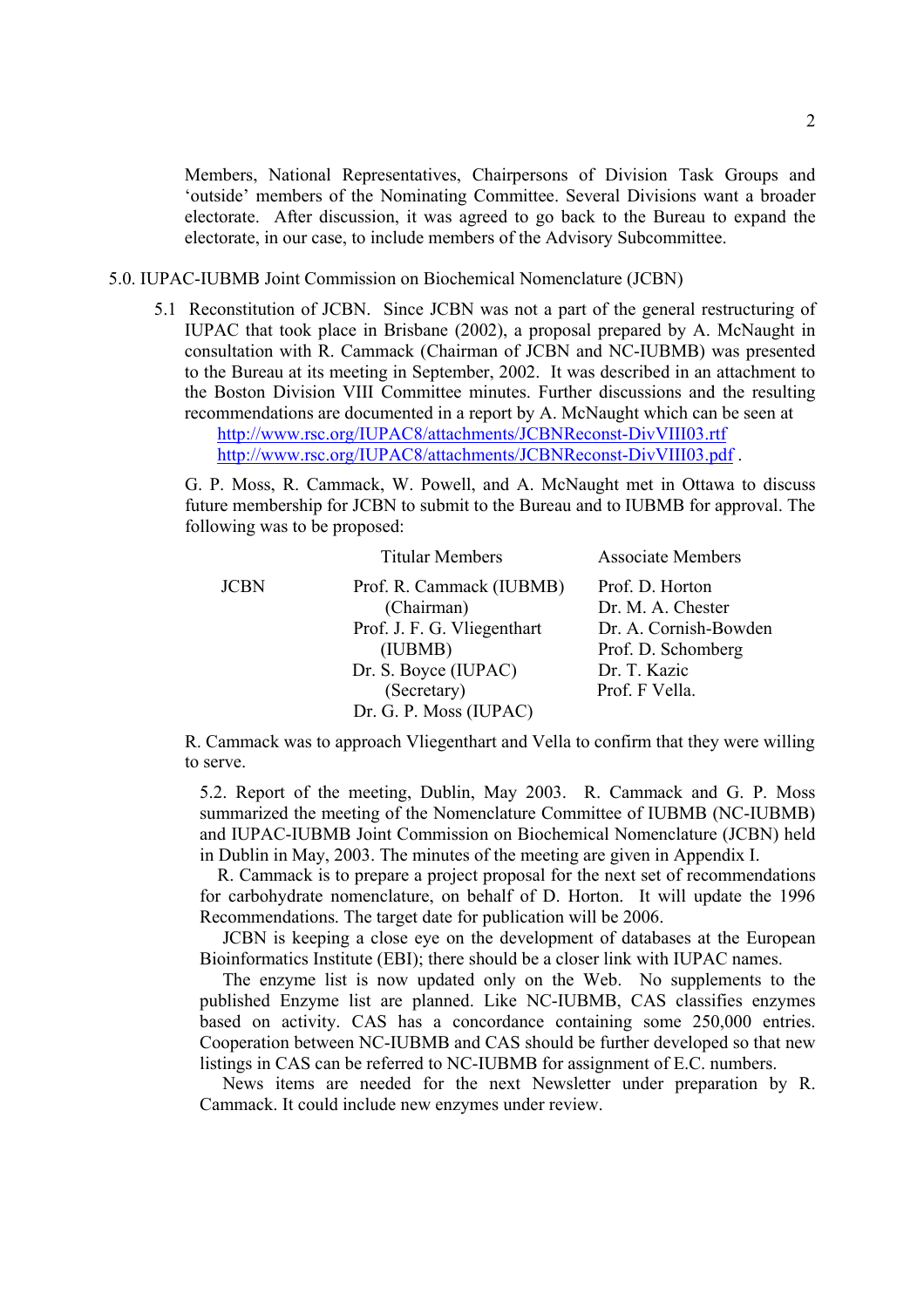- 5.3. B. Herold will check the ICTNS files concerning the status of a document on the nomenclature of cyclic peptides. G. Moss will submit the current draft for posting on the Webboard, followed by whatever review is required.
- 6.0 Division VIII Publications:
	- 6.1 An Article on 'Phane Nomenclature' by Henri Favre and Warren Powell was published in "Cyclophane Chemistry for the 21st Century" (Research Signpost, 2002). Reprints are available from W. Powell.
	- 6.2 An article "Unique Labels for Compounds" describing the IChI project by Michael Freemantle appeared in *Chemical & Engineering News*. It can be found at <http://pubs.acs.org/cen/today/nov26.html> .
	- 6.3. A new article about IChI by A. D. McNaught will appear in *Chemistry in Britain* (to become *Chemistry World* in 2004) when the next version of the program is ready.

## 7.0 Division VIII projects

7.1 IUPAC Chemical Identifier. A status report was given by S. Heller.

The most important feature that distinguishes this system from others is "layering", i.e., separation of various levels of structural information, such as molecular formula, connectivity information, stereochemical information, isotopic labeling, tautomers, etc. into 'layers'. This approach enables chemists to represent compounds at a level of detail of their choice. If there is insufficient information to generate a layer, that layer is left out of the identifier.

For searching it will be up to chemical software manufacturers and user organizations to develop software, according to individual strategies and goals.

A project meeting will be held in Washington, D. C. in November, 2003.

The present version of the software deals with organic covalent structures. Extension to organometallic and coordination structures and polymers is planned. It is hoped to establish a contact with Gmelin to obtain input on inorganic compounds. So far, that has not materialized.

7.2. Preferred IUPAC Names for Organic Compounds.

A complete draft of the new edition of the 'Blue Book' which contains the rules necessary for deriving preferred IUPAC names for organic compounds has been finished. It consists of nearly 1200 manuscript pages (single spaced) and has been posted on the Division VIII Webboard in some twenty different files for review by Division VIII Committee members and members of the Division VIII Advisory Subcommittee. Comments received before August 6 on Chapters 1-5 were reviewed at the meeting of the Task Group on August 6-7. Comments on the rest of the chapters and other comments received by November 15 will be reviewed at another Task Group meeting in Washington, D. C. on November 18-19.

Chapter 10 of the new 'Blue Book' deals extensively with natural products and related compounds. As such it relies extensively on the Section F of the 1979 'Blue Book' and its revision published in 1999. Subsequent to the publication of the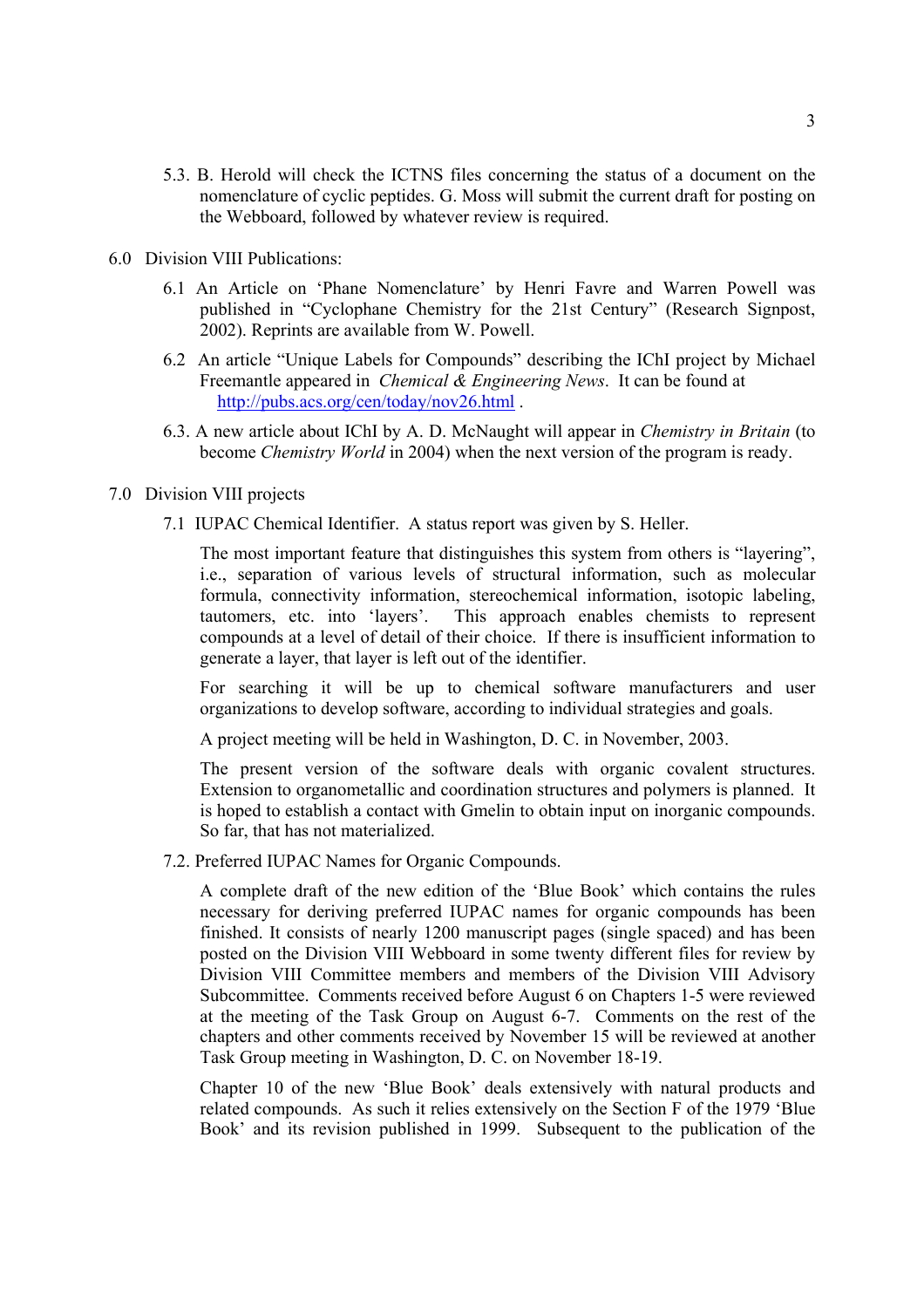Revised Section F, a number of errors and modifications have been noted. An 'Errata' notice was prepared by G. P. Moss following review by a group of interested persons in Boston, 2002. Since then, further changes had been proposed, and A. McNaught and G. P. Moss would meet (in London) to consider all of these and prepare a new 'Errata' notice for circulation to those who met in Boston. Agreed changes to the Revised Section F would be incorporated into the Web version and the new 'Errata' notice published in PAC. These corrections and agreed changes will be incorporated into Chapter 10 of the new 'Blue Book'.

It is planned to have a revised draft of the new Blue Book ready for public review by early next year. It will be posted on the IUPAC Web site. The final publication is expected by the end of 2004.

- 7.3 Revision of the "Nomenclature of Inorganic Chemistry" (Red Book). The revised 'Red Book' has been posted on the Division VIII Webboard for review by Division VIII Committee members and members of the Division VIII Advisory Subcommittee. It is planned to have a final draft ready for posting on the IUPAC Web site for public review by November. Final publication is expected by the end of 2004.
- 7.4 Fullerenes, Part II. A complete draft of the procedures for numbering fullerenes other than the  $C_{60}I_h$  and  $C_{70}I_{5h(6)}$  fullerenes and their derivatives [published in *Pure Appl. Chem.* Vol. 74, No. 4, pp. 629-695 (2002)] prepared by F. Cozzi was reviewed at a meeting of the Task Group in Ottawa, August 7-8, 2003. Nearly fifty fullerenes belonging to a variety of symmetry point groups have been successfully numbered using the rules developed by the Task Group. Corrections and suggested modifications to the draft were to be incorporated by F. Cozzi. A goal of this project was to provide numbering for all fullerenes with known structures. The list of these fullerenes was updated and those not included in the current draft were to be numbered. A finished draft is expected to be posted on the Division VIII Webboard by the end of the year.
- 7.5 Rotaxanes. A project on nomenclature of macromolecular rotaxanes originated in the former Commission on Macromolecular Nomenclature under the leadership of E. Wilks was transferred to Division VIII. It has been split into two parts, one dealing with molecular rotaxanes (earlier termed 'discrete' rotaxanes; the term 'discrete' has now been dropped) and the other with macromolecular rotaxanes. A first draft of the former has been prepared and is posted on the Division VIII Webboard for comment. The new Task Group Chairman is A. Yerin.
- 7.6 Macromolecular projects
	- 7.6.1 Macromolecular rotaxanes. E. Wilks has asked to end his responsibility as coordinator of this project as well as the project on molecular rotaxanes (see 7.5). Since it is desirable for publications on both rotaxane projects to appear at the same time and the macromolecular recommendations depend to some extent on the content of the molecular rotaxane document (see 7.5), the former has been put on hold until more progress has been made with the latter. The Task Group leader will be determined in 2004. However, the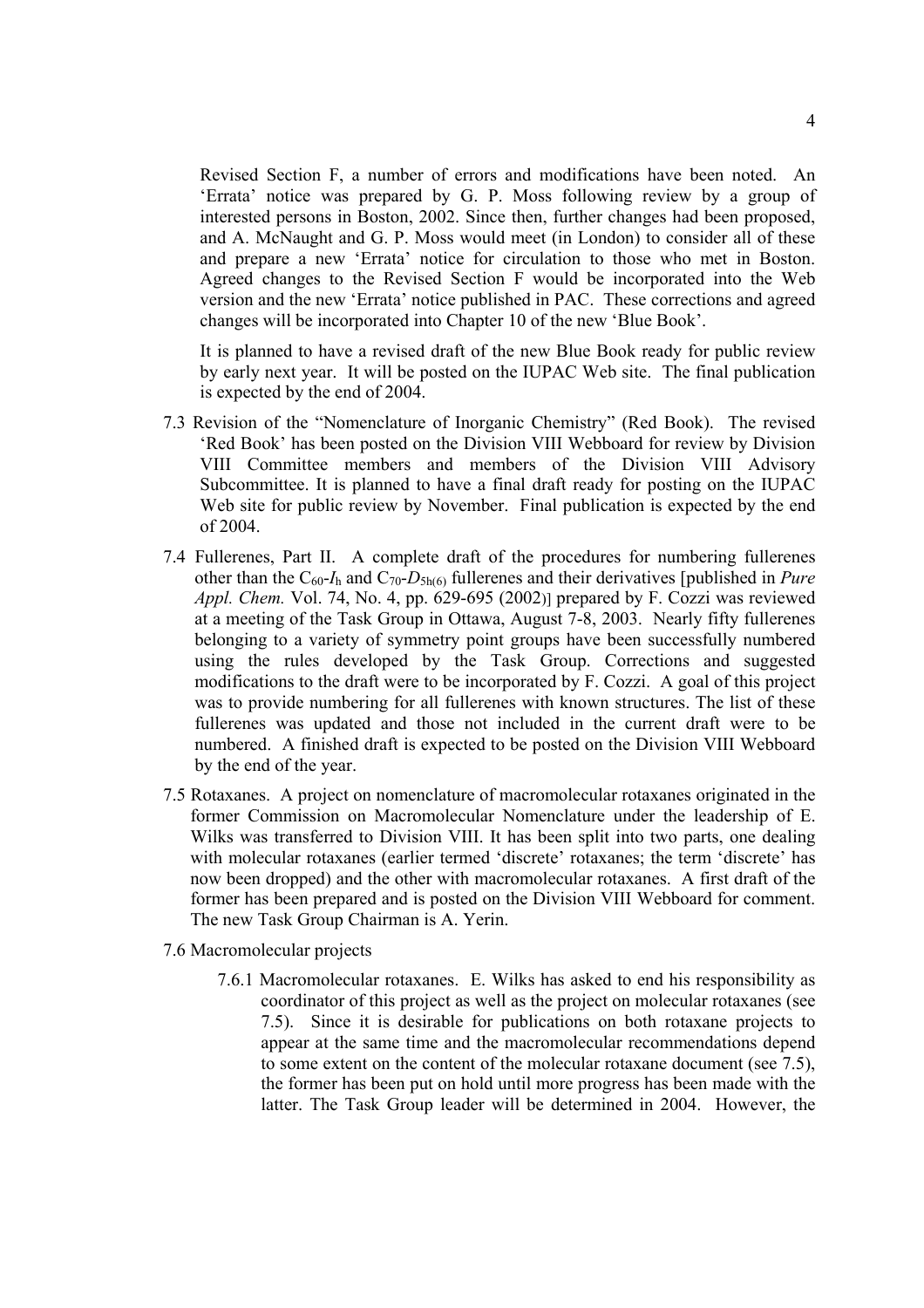latest draft of the macromolecular project was reviewed and E. Wilks agreed to provide a revised draft.

- 7.6.2 Dendritic and hyperbranched polymers. After discussions at the Beijing meeting a new draft was prepared, circulated among the members of the working party, comments submitted, and a new version prepared which was the subject of the discussions in Ottawa. As a result, the title was modified to 'Nomenclature and Terminology for Organic Dendrimer, Hyperbranched Oligomeric, and Polymer Molecules'. Some particular terms were revised. Harmonization with other existing documents and with documents currently in preparation has yet to be performed. A new draft will be prepared on the basis of these discussions. The document was scheduled to be finished by the end of the year 2003; however, an extension of one year is recommended and the document is expected to be ready for public review towards the end of the year 2004. A corresponding project extension will be submitted. J. Kahovec continues as the Task Group leader.
- 7.6.3 Macromolecules with cyclic structures. The Task Group Chairman is W. Mormann. K-H. Hellwich has joined the task group. Two drafts, based on input from both Divisions IV and VIII had been prepared following the meetings in Beijing. A fundamental problem concerning seniority in cyclic heteroatom systems was solved. It is hoped that the next version will soon be ready to go to external experts so that a final draft can go for public review in 2004. The project will require a one year extension for which the appropriate requests are being made.
- 7.6.4 Chemically modified polymers. Some fundamental questions about the project which had surfaced after the Beijing meeting were discussed and solved so that on the basis of the Ottawa discussions a new draft can be prepared. The project is now titled 'Nomenclature and Graphic Representation for Chemically Modified Polymers. The present project coordinator, E. Wilks, resigned from this position and T. Kitayama from Division IV was named the new Task Group chairman. He will provide a revision and a new draft. It is assumed that the project will require about two more years for its finalization and a corresponding project extension will be submitted. E. Wilks will continue to participate in the working party.
- 7.6.5 A new project called 'Source-Based Nomenclature on Copolymers' (T. Kitayama and I. Mita) was introduced. It will be expanded to include homopolymers and given the title 'Source-Based Nomenclature of Single-Strand Organic polymers'. Because of its nomenclature character it will become a Division VIII project run in collaboration with Division IV. A project application form will be submitted by the end of September and the first draft is scheduled for completion by the end of May 2004. The task group will consist of T. Kitayama, I. Mita (coordinator), P. Kratochvil, R. Stepto, S. Penczek, A. Fradet, E. Wilks, J. Vohlidal, M. Hess, C. Ober and K. Thurlow (Chairman of ISO/TC61 Plastics, SC1 Terminology). There is the possibility that there will be three more members.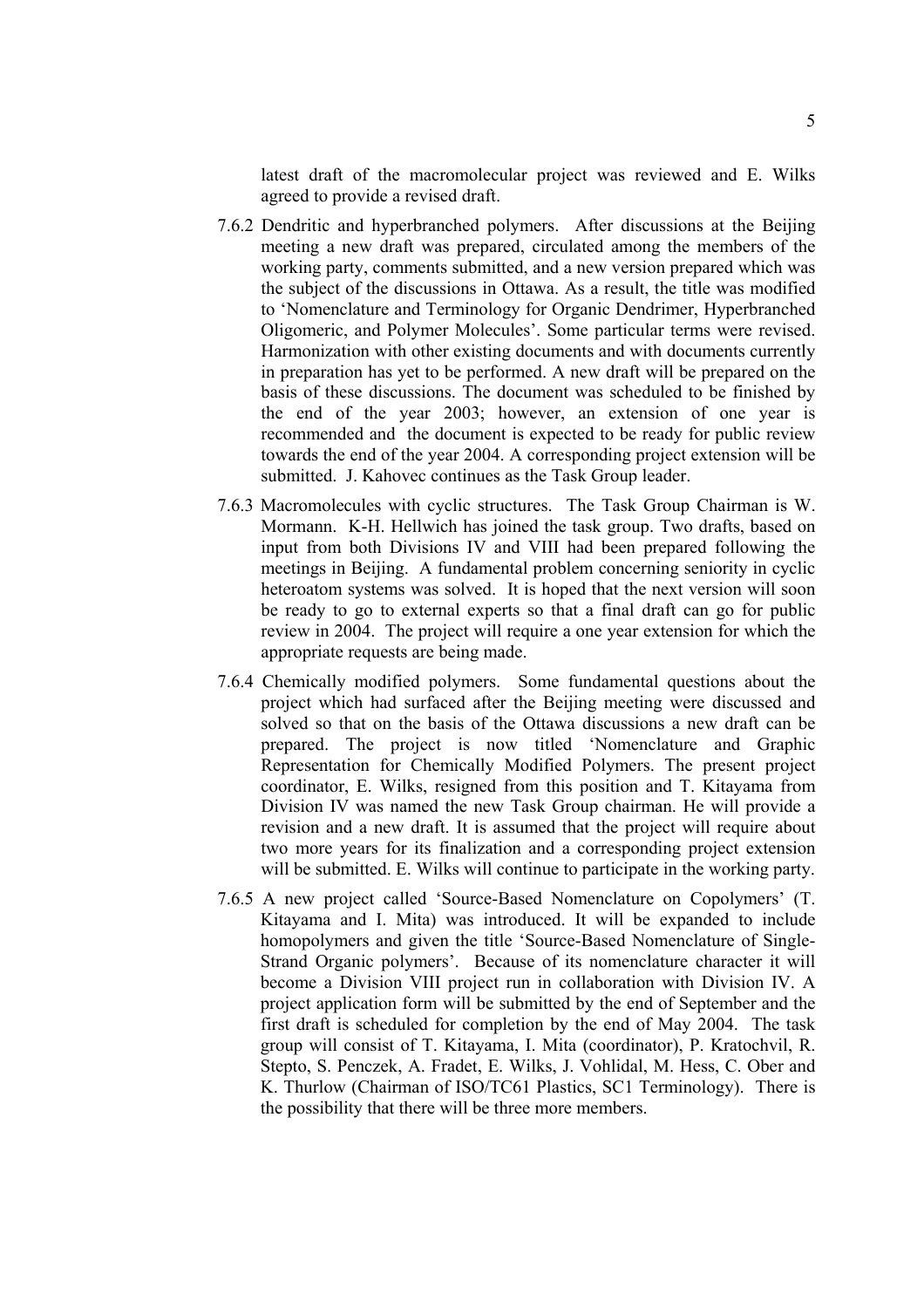- 8.0. Division VIII Scoping Exercises
	- 8.1 Stereochemistry. In an attempt to generate projects for future work, a scoping exercise to detect problems in stereochemical nomenclature was established at the Division Committee meeting in Cambridge, January, 2002. Comments on a project proposal prepared following the Division Committee meeting in Boston, August, 2002, indicated that the topic was too broad and needed to be broken down into smaller chunks. A core group consisting of R. Hartshorn, G. P. Moss, and K-H. Hellwich met in Ottawa on August 8 to develop further proposals. It was suggested that J. Wisniewski be involved because of his experience in using the CIP system for designating configuration at tetrahedral carbon atoms.
	- 8.2 Structure representation. In an attempt to generate projects for future work, a scoping exercise to study graphical representation of chemical structures was established at the Division Committee meeting in Cambridge, January, 2002. During the past 16 months J. Brecher and his collaborators (P. Giles, H. Gottlieb, P. Murray-Rust, B. Ramsay, A. Smith, S. Stein, K. Taylor, W. Town, A. Williams and A. Yerin) have been exploring requirements for IUPAC guidelines on representation of chemical structures. They produced the attached report (Appendix II), web-linked to extensive draft guidelines. Clearly, there are a number of projects to be studied. W. Town agreed to develop specific projects on this subject.

The one-wedge convention for graphical representation of stereoformulas, a paper reviewed earlier by the IUPAC Commission on Nomenclature of Organic Chemistry, has been published in *Molecules*. This topic is still open in ICTNS and ICTNS should be informed formally that this matter has been absorbed into a Division VIII project on structure drawing.

9.0 Inorganic nomenclature. A working group to develop inorganic nomenclature projects recommended at the Boston Division Committee meeting met in Cambridge in April, 2003. The minutes of this meeting can be seen at

> <http://www.rsc.org/IUPAC8/attachments/DivVIIIinorgWP03.rtf> <http://www.rsc.org/IUPAC8/attachments/DivVIIIinorgWP03.pdf>

Some 12 potential projects were identified. A proposal to choose descriptors for complexes with seven coordination sites has been submitted. A project involving structure representation in formulas could be absorbed into the structure representation project noted above. In addition, a proposal on nomenclature of borophosphates has been submitted.

H. Kaesz raised questions about the future of this working group. Should it become a Subcommittee of the Division VIII Committee? Should it remain as an 'ad-hoc' committee. It was felt that the group should continue to coordinate the development of inorganic nomenclature projects on an 'ad-hoc' basis, and G. J. Leigh would consider planning a further meeting. Exactly how the group should be titled was not determined.

The use of the term 'ligand' was discussed. It is used differently in biochemical nomenclature, coordination nomenclature, and in stereochemical nomenclature. This question probably should be brought into the open by publication as a note, included in a Newsletter, or just posted on the Division VIII Webboard.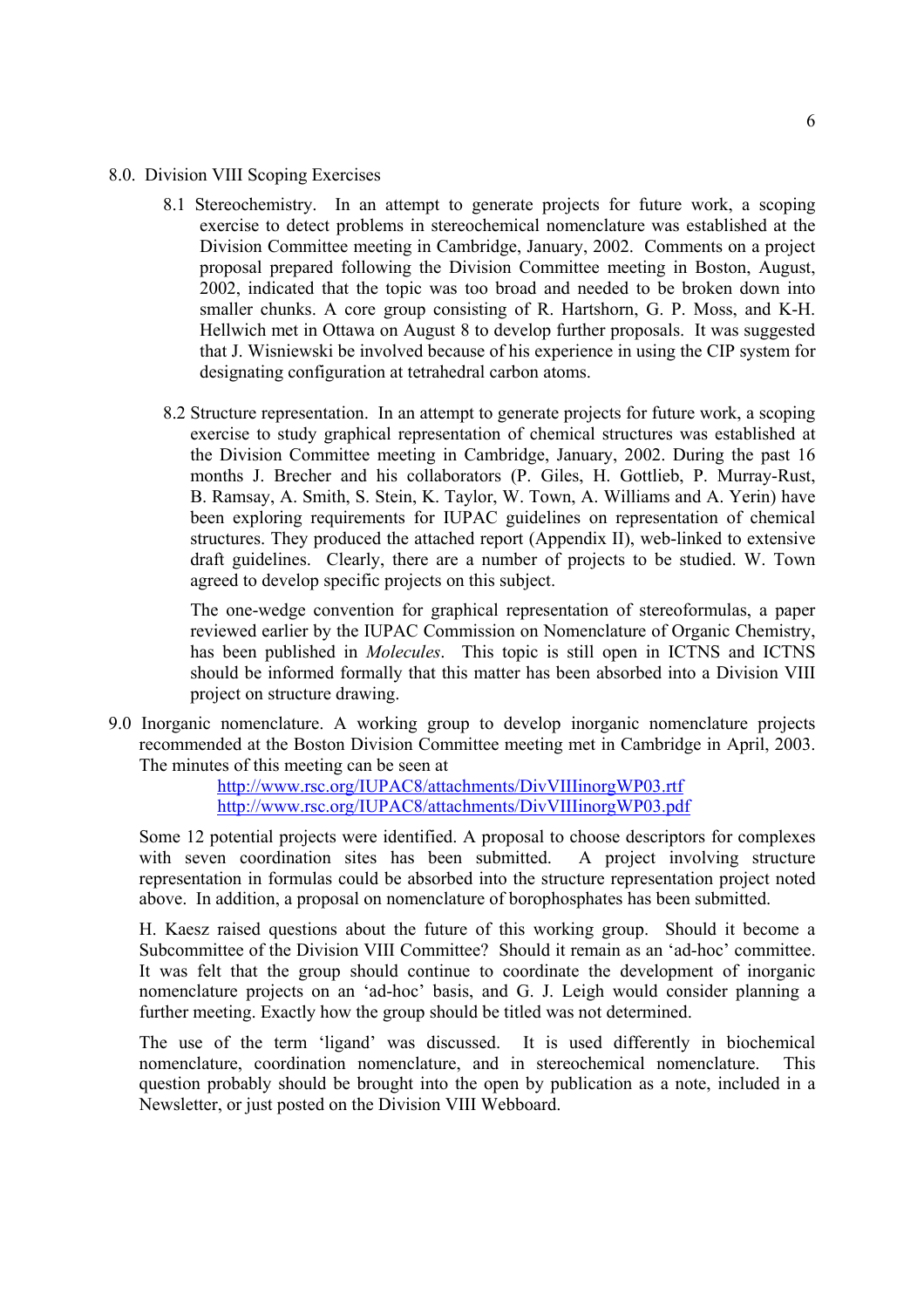- 10.0 Committee on Printed and Electronic Publications (CPEP). S. Heller noted the following from CPEP:
	- (1) JCAMP (Joint Committee on Atomic and Molecular Physical Data) activities have been transferred to a CPEP Subcommittee on Spectroscopic Data Standards.
	- (2) CPEP is moving toward spending most of its effort on strategy rather than on details of book publishing books and journals.
	- (3) The XML project is moving along very well. The Gold Book is the first to be processed and the Green Book will follow when the new revision is available. There is close communication and interaction with Chemical Markup Language (CML: P. Murray-Rust and H. Rzepa).
	- (4) There will be an XML/IChI meeting at NIST on November 12-14, 2003.
- 11.0 Future Division activities. Proposals for the following projects from the report of the 'adhoc' inorganic nomenclature committee should be developed as soon as possible.
	- (1) Preferred names for 'inorganic', i.e., noncarbon containing compounds; for Groups 13-17 these are called preselected names in the organic preferred names book. A list of problems encountered during the revision of the Red Book should be prepared.
	- (2) Organometallic compounds. i.e., derivatives of the metallic elements of Groups 13-16 with at least one direct carbon bond to the central atom. Presumably, this effort would include elements in Groups 1 and 2. But would it include the elements of Group 18?
	- (3) Generalized cluster nomenclature. An earlier paper by T. Sloan, W. Powell, and D. Coucovanis should be taken into consideration.
	- (4) Boron nomenclature.

## 12.0. Publicity.

- 12.1 Suggestions for publicity made at the Division VIII Open Meeting, August 8, as follows were reviewed.
	- (1) Publicize at international meetings and conferences
	- (2) Periodic, such as once a year, mailings to journals
	- (3) Make appearances at IUPAC sponsored conferences.
	- (4) Put on workshops or produce audio tapes (like the ACS audio tape program).
	- (5) Offer publishers a 'nomenclature IUPAC approved' stamp for papers and textbooks.
	- (6) Publication of the new Blue Book, Red Book, and Purple Book provides an opportunity to alert journal editors, patent lawyers, and pharmaceutical firms to the existence of IUPAC recommendations.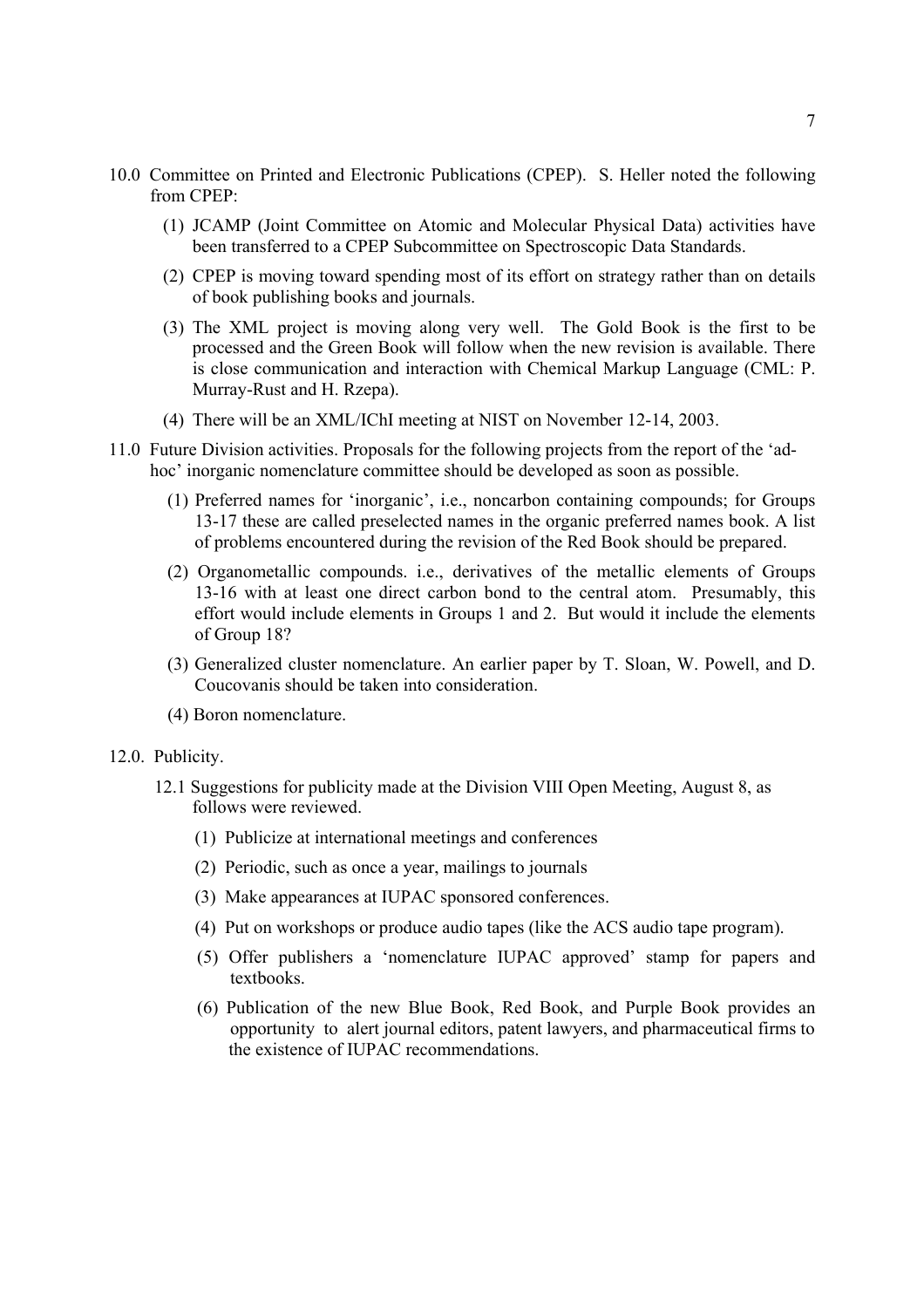- 12.2. Other suggestions included the following
	- (1) Produce an annual Division Newsletter to send to journal editors. Include a summary of activities and short announcements of upcoming projects.
	- (2) Produce a one sheet summary of publications and where to find them to circulate at conferences, National Adhering Organizations, and journal editors.
	- (3) From his work on the nomenclature website G. P. Moss had accumulated some 1200-1300 e-mail addresses that could be used as a mailing list of persons interested in nomenclature.
	- (4) Develop tutorials and prepare short publications, such as the Phane publication noted earlier (6.1), for circulation.
	- (5) Prepare a revised edition of "Principles of Chemical Nomenclature".
	- (6) In any publicity material, some complex documents such as the Revised Red Book and Blue Book, would need explanatory material.

H. D. Kaesz agreed to take responsibility for developing and coordinating Division VIII publicity activities. He would draw up a publicity plan and circulate to Committee Members for comment. This would include a suggested list of items for the first Division **Newsletter** 

- 13.0 Division Membership for 2004-2005.
	- 13.1 Titular Members 2004-2005. Four current memberships expire at the end of this year (M. Dennis, M. Hess, G. J. Leigh, and A. Williams). Five Titular Memberships continue until 2005 (A. D. McNaught, W. H. Powell, H. D. Kaesz, G. P. Moss, A. Williams). The Division Committee may have ten Titular Members. Thus, the following new Titular Members had been elected by mail ballot, each for four year terms:

 T. Damhus (2004-2007) R. Hartshorn (2004-2007) J. Kahovec (2004-2007) J. Nyitrai (2004-2007) A. Yerin (2004-2007)

- 13.2 In addition, it was necessary to elect a Vice-president, who will automatically succeed to President in 2006. There were two candidates nominated and who accepted to stand for election, G. P. Moss and H. D. Kaesz. G. P. Moss was elected by show of hands.
- 13.3 The complete list of Titular Members of the Division Committee starting in 2004 is as follows:

 A. D. McNaught (2002-2005) (President) G. P. Moss (2002-2005) (Vice-president) W. H. Powell (2002-2005) (Secretary) H. D. Kaesz (2002-2005) A. Williams (2002-2005)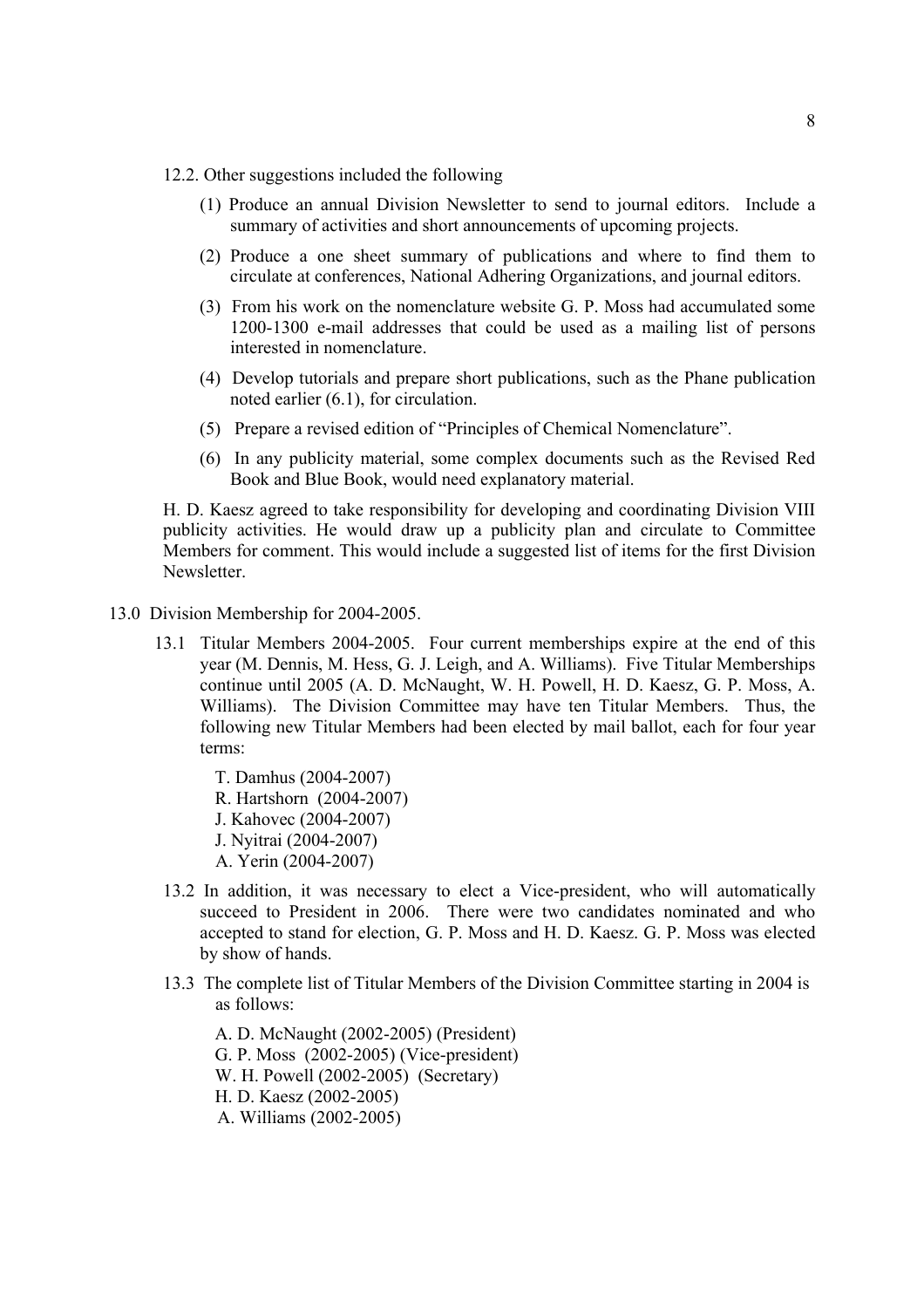T. Damhus (2004-2007) R. Hartshorn (2004-2007) J. Kahovec (2004-2007) J. Nyitrai (2004-2007) A. Yerin (2004-2007)

- 13.4 Associate Members 2004-2005. The Division Committee presently has three Associate Members whose terms all expire at the end of 2003. We are entitled to have six Associate Members. It had been agreed by e-mail to appoint the following as Associate Members for 2004-2005:
	- G. Leigh M. Toussant J. Brecher S. Heller M. Hess (replacing E. Wilks, who was selected but declined to serve) S. Lawson
	- R. Cammack remains an ex officio member as Chairman of JCBN.
- 13.5 National Representatives 2004-2005. The Division Committee can have six National Representatives, which must be reviewed every two years. We have six at the present time, three of which have shown some interest in the work of the Division. There have been six other nominations. Biographies of all will be circulated and then selection will be made via e-mail ballot.

It had been suggested that there be a 'panel of National Representatives' consisting of a representative from each interested country of which six would be on the Division Committee. This 'panel' would be like our Advisory Subcommittee. This suggestion would be considered at the forthcoming Council meeting.

13.6 Advisory Subcommittee 2004-2005. The present advisory Subcommittee Members are given in

> <http://www.rsc.org/IUPAC8/attachments/DivVIIISubcomMemb.rtf> <http://www.rsc.org/IUPAC8/attachments/DivVIIISubcomMemb.pdf>

and in Appendix III. It was agreed to keep those existing members who wish to remain and add as new members persons who get involved with projects. Dr. Carlo Thilgen, a member of the Fullerene II task group, has indicated that he would like to become a member.

- 14.0. Division Web Board. The Division Webboard seemed to be working satisfactorily, except for the following observations.
	- (1) The e-mail alert should contain a copy of the posted message with a direct link to the new file, and
	- (2) everyone should be alerted to all new additions to the Webboard.

It was also noted that you must 'mark as read' and then 'log-off' to remove 'new' markings from your listing.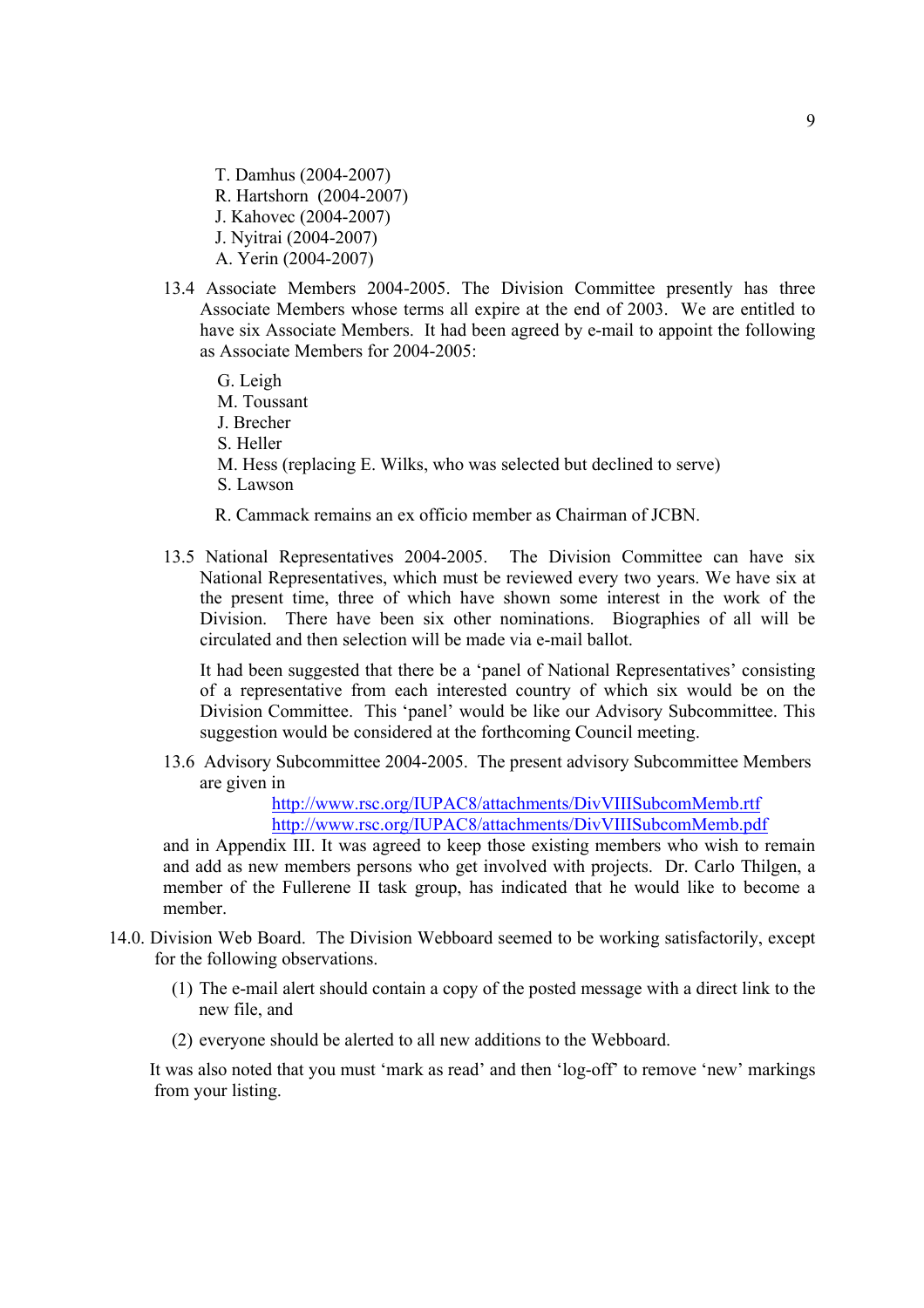### 15.0 Other Business.

- 15.1 Activity for the web site maintained by G. P. Moss (not the IUPAC web site) is given as Appendix IV. It was emphasized that this site does not include polymer or inorganic documents. Integration with the IUPAC web site is needed. Ideally, all IUPAC documents should be at one web site. A McNaught will talk with the Publications Committee about integration of the IUPAC web site with the site maintained by G. P. Moss.
- 15.2. W. Powell was urged to make the necessary adjustments to the document comparing names of derivatives of fused ring systems formed by using nondetachable hydro prefixes, 'added hydrogen' as used by CAS, and 'indicated hydrogen' as used by Beilstein in order that it can be placed on the Webboard in preparation for its publication as a IUPAC Technical Report.
- 15.3. Contacts with other Divisions with an interest in nomenclature should be maintained. H. Kaesz is an Associate Member of Division II; W. Powell is an Associate Member of Division III; M. Hess is a Titular Member of Division IV and a Task Group Leader; J. Kahovec is an Associate Member of Division IV and a Task Group Leader. Thus, at present, our contacts with other Divisions are good.

 Each Division should be contacted requesting information on current or potential problems on terminology.

- 15.4. A project about PINs for polymers should be considered soon.
- 15.5. In multilingual dictionaries, non-English names are not the business of IUPAC. However, the English names are often inconsistent and need editing. Could IUPAC sell its services to European publishers for editing English names?
- 16.0 Next meeting. J. Nyitrai has agreed to arrange the next meeting (2004) of the Division VIII Committee in Budapest. It will most likely be in the latter part of August and the exact dates will depend on the dates for the Fall ACS Meeting.

The meeting was adjourned at noon on August 10.

Respectively submitted.

Warren H. Powell (Secretary) October 17, 2003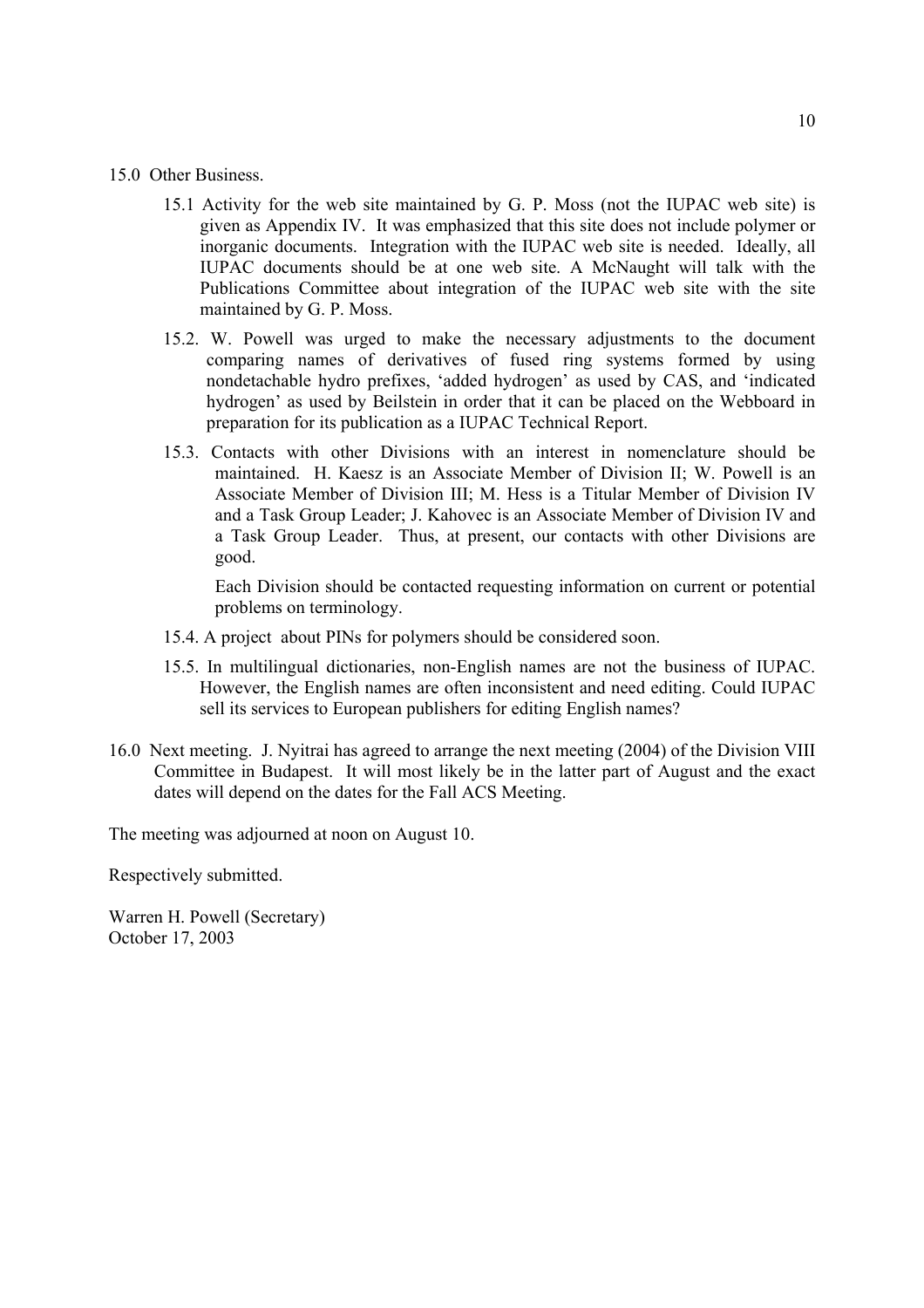# **Appendix I**

# **Nomenclature Committee of IUBMB (NC-IUBMB) and IUPAC-IUBMB Joint Commission on Biochemical Nomenclature (JCBN)**

# **Annual NC-IUBMB and JCBN meeting**

# **Bewley's Hotel, Ballsbridge, Dublin, May 3-4 2003**

# **Attendees:**

# **NC-IUBMB and JCBN**

Richard Cammack, Chairman (London, UK) Derek Horton (Washington, DC, USA) Arnost Kotyk (Prague, Czech Republic) Keith Tipton (Dublin, Ireland)

## **NC-IUBMB**

Charles Cantor (San Diego, CA, USA) Gerard Moss (London, UK)

## **JCBN**

Sinéad Boyce, Secretary (Dublin, Ireland) Keith Elliott (Manchester, UK) Minoru Kanehisa (Kyoto, Japan) Nathan Sharon (Rehovoth, Israel)

## **Others**

- Rolf Apweiler (Hinxton, UK) <br>
Hal Dixon (Cambridge, UK) Associate Member of NC-IUBMB Hal Dixon (Cambridge, UK)<br>
Toni Kazic (Missouri, USA) Associate Member of NC-IUBMB<br>
Associate Member of NC-IUBMB Alan McNaught (RSC, Cambridge, UK) Michael Darsow (Hinxton, UK) Channel Charles Conserver Kirill Degtyarenko (Hinxton, UK) Charles Conserver Astrid Fleischmann (Hinxton, UK) **Observer** Andrew McDonald (Dublin, Ireland) Observer Tony Merry (Oxford Glycobiology Institute, UK) Observer Donald Nicholson (Leeds, UK) Channel Conserver Hester Wain (HUGO, London, UK) Observer
	- Associate Member of NC-IUBMB<br>Associate Member of NC-IUBMB

### **1. Welcome and Apologies**

The meeting began at 10 am on Saturday 3 May. Cammack, as Chairman, welcomed everyone to the meeting and thanked Tipton and Boyce for making the arrangements. Apologies from Alan Barrett, Helen Berman, Alan Chester, Athel Cornish-Bowden and Dietmar Schomburg were noted.

### **2. Approval of Agenda**

The Agenda was passed as approved.

### **3. Minutes of the Köln Meeting, May 2002**

Minutes of the Köln meeting were approved with no amendment.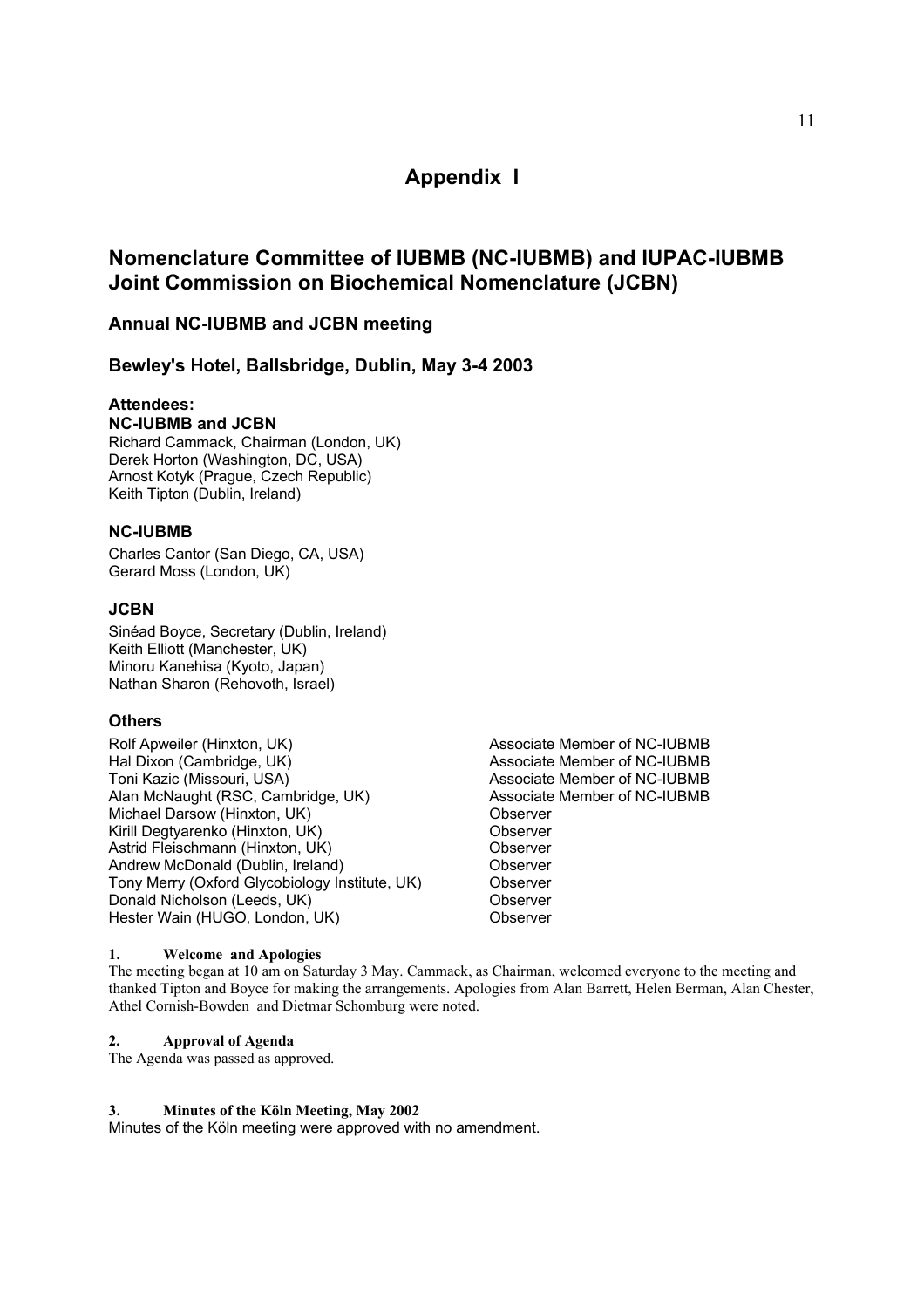# **4. Matters Arising**

Kotyk pointed out that although Kazic's appointment as an associate member of NC-IUBMB was approved at the 2002 meeting, she was not on the list of Committee members. Moss agreed to make the relevant change to the website ([http://www.chem.qmul.ac.uk/iubmb/nomenclature/membr.htm](http://www.chem.qmul.ac.uk/iubmb/nomenclature/membr.html)l). **(Action: Moss)**

# **5. Chairman's Report (Cammack)**

Cammack reported that he has taken steps to increase the publicity that the Committees receive. He presented a poster on redox enzymes at the Harden Conference on Electron-Transfer Enzymes that was held at Ambleside, 2002. He reported that he will present a poster at the Toronto Congress, where he will be meeting with the IUBMB Congress. He also reported that a new Newsletter is imminent and this will be placed on Moss' website. Kotyk reported that an article he sent to Sharon for inclusion in the Newsletter has been mislaid so he will resend it to Cammack. Cammack informed the Committees that the Nomenclature Committee of IUBMB is entitled to publish short articles on nomenclature in TiBS, BAMBEd (Biochemistry and Molecular Biology Education) and IUBMB journals.

Cammack stressed the need to get new members of the scientific community involved in nomenclature issues and pointed out that the activities of the Committees are based on the work of dedicated members who produce nomenclature. Tipton asked that the offer by Hans Vliegenthart to provide assistance to the Committees on nomenclature matters be recorded in the Minutes. Moss indicated that Vliegenthart's assistance in the area of carbohydrate enzymes would be most welcome. Cammack said that he was disconcerted by the lack of response to requests for comment on circulars that he had distributed. Dixon said that more explicit indications should be given so that members of the Committees are encouraged to respond even if they have nothing to report. **(Action: Kotyk)**

# **5.1 Treasurer's report (Elliott)**

According to Elliott's records, spending by the Committees over the past year was very low: \$2000 from IUPAC and \$1000 from IUBMB, but he pointed out that this may not reflect the true state of the Committees' finances as not all of those who claimed expenses sent him notification of the amounts that they claimed. All those paid by IUBMB who claim expenses must send a copy of their claim to Elliott as well as to the treasurer of the IUBMB (Brian Beechey). Cammack spoke to Beechey, who agreed to recommend that the IUBMB continued its funding of the Committees at the same basic level as provided in 2001, but increased slightly to take account of inflation. **(Action: all Committee members claiming expenses)**

# **6 & 7. Membership and Future of the Committees**

This item is related to reorganization of IUPAC and IUBMB. According to documents provided by McNaught and distributed with the Agenda, the JCBN will have fewer titular members and this will have to be implemented by the end of 2003 as the new constitution will take effect from January 1 2004. At present, there are four members of the Committees who are JCBN members only (i.e. not joint NC-IUBMB—JCBN members), namely Boyce, Elliott, Kanehisa and Sharon. In future, JCBN will support only two titular members (one being the Secretary), although up to eight associate members can be appointed. Dixon suggested that two members from the JCBN become titular members of NC-IUBMB instead. This would solve the problem without resulting in any changes to funding, as IUBMB already funds these members. Cammack will draft a proposal.

Kotyk reported that he is retiring as a full member of NC-IUBMB—JCBN although he said that he would still be willing to contribute to the work of the Committees as an associate member. His resignation was accepted with regret by Cammack, who thanked him for his contribution to the work of the Committees. Kotyk asked that he be replaced by someone from the field of membrane proteins and said that he could put forward two or three names. A discussion ensued on mechanisms for attracting new members to the Committees and on the areas of expertise that were required. It was decided that this should be discussed by McNaught and Cammack at a later date.

Elliott indicated that he must step down as a full member of JCBN due to a change in his academic role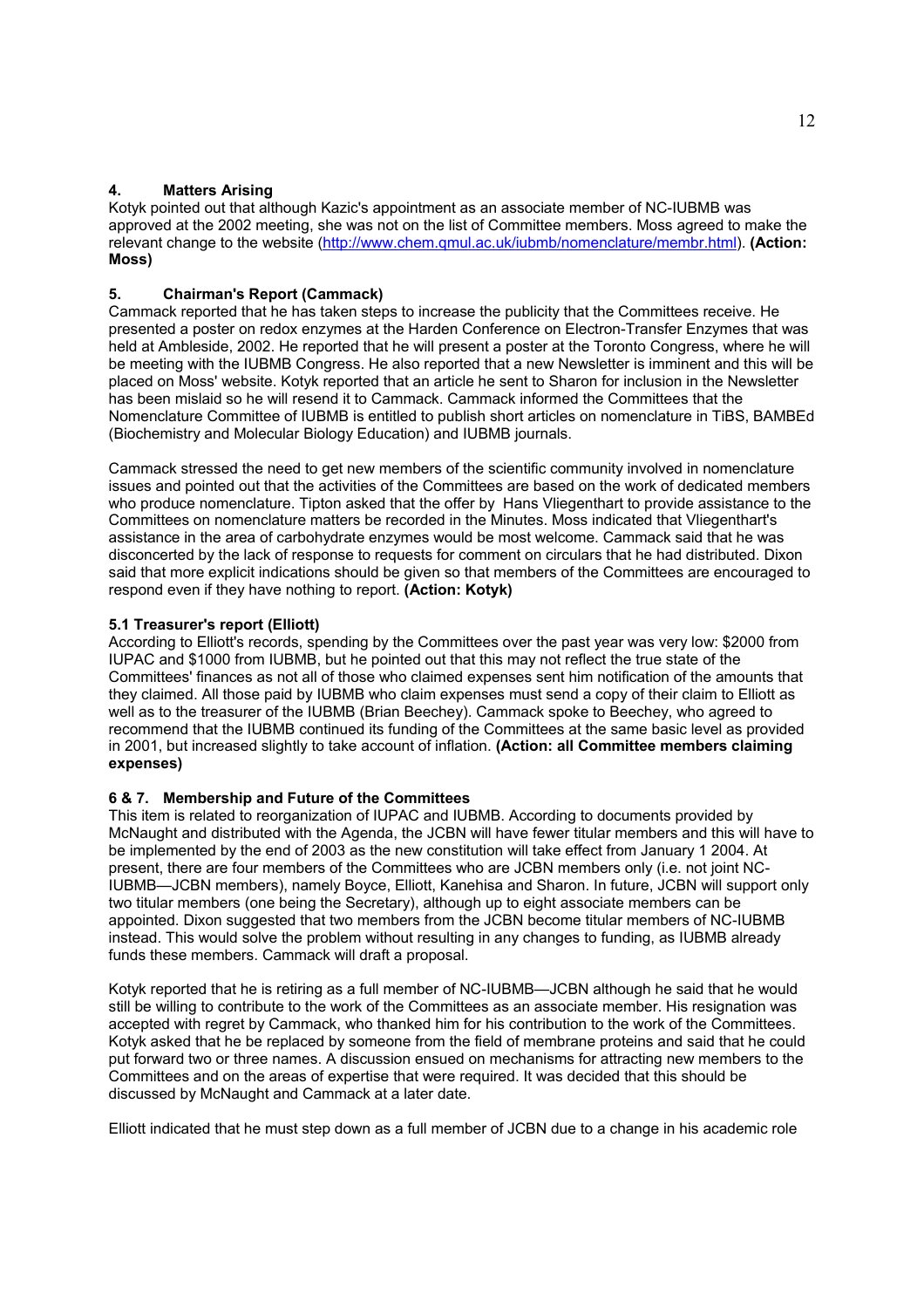although he said that he would be happy to remain associated with the Committees. Sharon indicated that he may retire from the Committees. Horton also indicated that he would be willing to step down from his position if a younger carbohydrate expert could replace him, although he wants to complete the revision of the carbohydrate document before so doing.

The new JCBN Constitution places emphasis on funding for specific projects. Moss pointed out that conjugates are widely used but current names often omit important parts of the molecule. He outlined a need for conjugate nomenclature and said that he would put this forward as a possible project. **(Action: Cammack; McNaught; Moss)** 

# **8. Information on Nomenclature Databases and Related Activities**

**8.1 Progress on the BioBabel Project** (Apweiler, Darsow, Degtyarenko and Fleischmann) This EU-funded project began on November 1 2001 and will run until October 31 2004. The initial stage of the project, i.e., to develop a database to hold the enzyme nomenclature data is almost complete. The next step is to include the data from Bairoch's ENZYME database and to ensure that, for common data, these data are consistent with the NC-IUBMB-approved data in the Enzyme List. The database is still at the production stage but it is hoped to produce a public version in the near future. The production [database can be viewed at http://www.ebi.ac.uk/~mdarsow/cgi-bin/intenz-curation/intenz](http://www.ebi.ac.uk/~mdarsow/cgi-bin/intenz-curation/intenzdev/intenz/index.jsp)dev/intenz/index.jsp. Degtyarenko also informed the Committees about chEBI, another part of the project that aims to provide a standard for biochemical compounds that should be used in databases. McNaught recommended that Degtyarenko liaise with the IUPAC Committee that is creating an XML Chemical Ontology so that he can avoid duplication of effort.

## **8.2 Kazic's Databases (Kazic)**

Kazic informed the Committees that she has bought some domain names, e.g. [http://www.biochem.org,](http://www.biochem.org)  which are freely available for use by the Committees. Her databases, (Agora, BND, END, Klotho, Moirai and Glossa) can be accessed from www.biocheminfo.org. BND contains terms drawn from reaction equations in the Enzyme List, which can be used to serve queries against END and the Agora. Version 2.0 of END was released in March 2003 (July 2001 nomenclature) and contains improvements in smallmolecule nomenclature. v2.1 will have additional searches (e.g. of PubMed), v2.2 will have all current supplements and v2.3 will correct errata. Her group are currently working on the Agora interface [\(http://sthenias.cecs.missouri.edu/test\\_agora](http://sthenias.cecs.missouri.edu/test_agora/)/).  $49*2$ 

Kazic also indicated that they have a lot more terms to add to their small-molecules database. They can associate any synonym with any primary term, but would like help in assigning primary terms. Cammack asked how terms including a Greek letter can be searched for. Kazic said that the term would have to be spelt out (e.g. 'gamma' for 'γ'). As END is designed for direct user input of draft enzyme entries, Kazic said that they propose to select two reviewers, in addition to the arbiter, who is an expert in the area, but details of reviewer selection etc. have not been decided upon. McNaught asked what the users' motivation would be for adding information. Kazic said that members of the scientific community with interests in particular areas would like to make sure that information in their area is correct. Enzyme data will be sent to the Trinity group for final adjudication and they will use curators for other types of data. Sharon suggested that instructions to authors should include a link to Kazic's site and indicate that users could find it useful. Tipton said that it should be advertised in TiBS.

# **8.3 Update on KEGG (Kanehisa)**

In KEGG ([http://www.genome.ad.jp/kegg/kegg2.htm](http://www.genome.ad.jp/kegg/kegg2.html)l), there are many types of data option. Kanehisa and coworkers have been trying to standardize different types of objects using XML (e.g. in KEGG metabolic pathways). An object is represented as a graph with nodes and edges. This can be viewed as a graph of chemical compounds or as a graph of enzymes or enzyme genes. XML represents both types of information. Node information is concerned with enzymes, whereas edges represent chemical compounds. KEGG has different chemical graph objects in the LIGAND database. Currently, they are adding glycan structure information. Chemical information is converted into KCF (Kegg Chemical Format structure). This format gives coordinates for projection in the plane. For example, carbon can be classified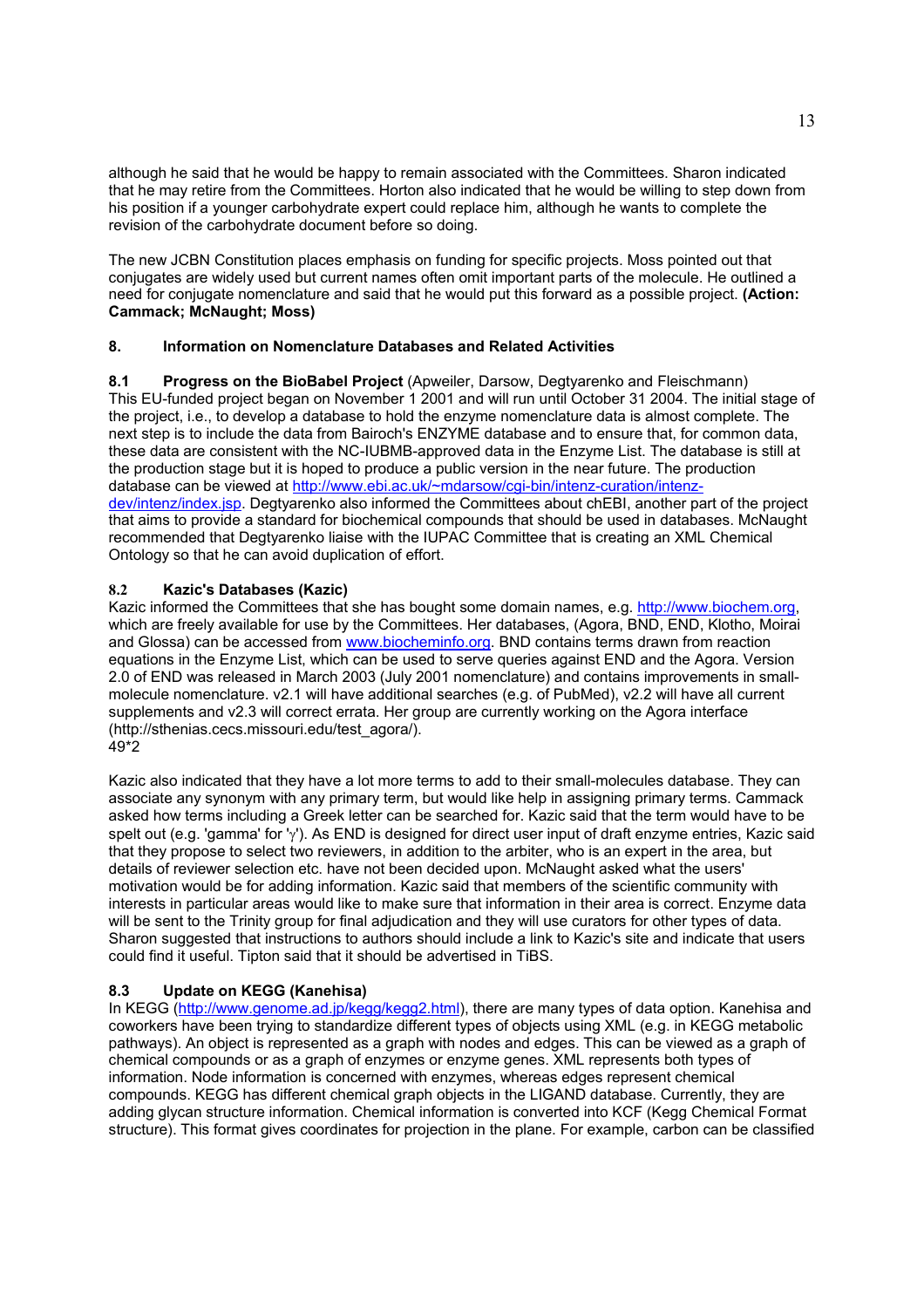into 15-20 different types, depending on its environment. Users can use a graph-based comparison method to enter a compound and search for results in a database. The search interface is based on a vector.

Kanehisa also mentioned the KEGG Glycan Database (due for release July 2003), which will have methods to compare structures and to browse chemical structures within the database. Dixon paid tribute to Kanehisa on the accomplishment of KEGG.

# **8.4 Nicholson Maps and Minimaps (Nicholson)**

This was discussed under Item 15.2.

# **8.5 Update on the Enzyme-List Website (Moss)**

Moss provided statistics on the usage of his site in general and, more specifically, with regard to the various categories of information available.

# **8.6 Update on Hugo (Wain)**

Wain gave a presentation on the activities of the HUGO Gene Nomenclature Committee [\(http://www.gene.ucl.ac.uk/hugo](http://www.gene.ucl.ac.uk/hugo/)/), who assign and approve gene symbols. She indicated that they provide guidelines on the web and gave information on their naming criteria, resources and chromosome projects. She also talked about their virtual workshops, which they find useful in terms of recruiting members of the scientific community to assist in the task of identifying new genes in the human sequence (see [http://www.gene.ucl.ac.uk/nomenclature/workshop/virtual.htm](http://www.gene.ucl.ac.uk/nomenclature/workshop/virtual.html)l). Wain also said that in order to publicize the activities of HUGO, they encourage those publishing papers to indicate that they have used HUGO-approved gene symbols.

# **9. Enzyme Nomenclature and Classification**

# **9.1. New Enzyme Subclasses: the creation of EC 1.21 and EC 2.3.3 (Dixon & Boyce)**

Dixon informed the Committees of the creation of a new subdivision of EC 1, namely EC 1.21, to accommodate those enzymes where the donor comprises two different substrates that are joined by removing a H ion from each. He also circulated a diagram showing an example of such an enzyme. The other sub-subclass, EC 2.3.3, was created to accommodate transferases where the leaving group is an acyl group, which is modified during the transfer so that, when received, it is an alkyl group. Enzymes belonging to both of these sub-subclasses have recently been added to the Enzyme List.

# **9.2. "Enzymes" that are not strictly catalytic: EC 2.1.1.63 (Tipton)**

Tipton informed the Committees that this is an enzyme that is periodically queried by members of the scientific community. When the issue was raised in 1995 by Tony Pegg, there was strong support for retaining it in the Enzyme List, especially from Bairoch, even though it does not have a catalytic turnover rate - instead, it is a DNA-repairing enzyme that methylates and then kills itself and therefore performs a single turnover before being destroyed. Barrett wants single turnover enzymes included in the Enzyme List. Degtyarenko suggested that the comment for EC 2.1.1.63 be changed to include the phrase 'this enzyme catalyses only one turnover and therefore is not strictly catalytic'. **(Action: Boyce)**

### **9.3. Proposed change in the comments on the stereospecificity of NAD(P)<sup>+</sup> reduction (Boyce & Tipton)**

Unless one is familiar with the chirality of  $NAD(P)^{+}$ , a name or comment saying that an enzyme is 'Aspecific' or 'B-specific' may hold little meaning. Boyce proposed that 'A-specific' and 'B-specific' be replaced by the phrases 'is specific for the A (Re)-face of NAD(P)<sup>+</sup>' and 'is specific for the B (Si)-face of NAD(P)<sup>+</sup>', respectively. Dixon approved the change of wording. Moss asked if we should go back and add this information for all enzymes involving  $NAD(P)^+$ . Tipton said that while this would be nice, it would not be a high priority on our list of things to do. **(Action: Boyce; Moss)**

# **9.4. Proposed change in the description of EC 1.x.y.z (Dixon)**

The Rules for oxidoreductases ([http://www.chem.qmul.ac.uk/iubmb/enzyme/rules.htm](http://www.chem.qmul.ac.uk/iubmb/enzyme/rules.html)l), Paragraph 2, state: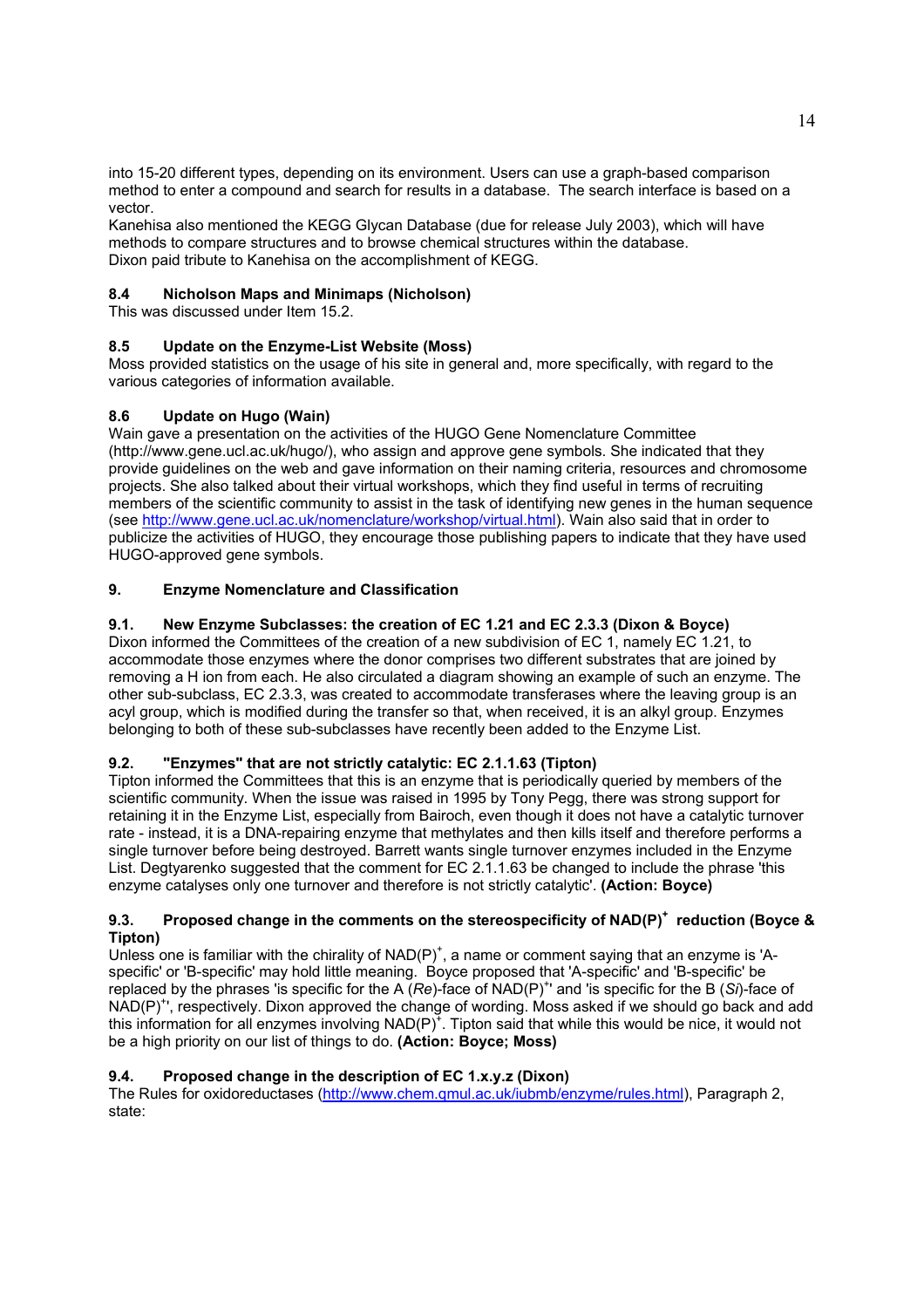The second figure in the code number of the oxidoreductases indicates the group in the hydrogen donor which undergoes oxidation: 1 denotes a -CHOH- group, 2 an aldehyde- or keto-group, and so on, as listed in the key.

Dixon suggested changing the above wording to

The second figure in the code number of the oxidoreductases, unless it is 11, 13, 14 or 15, indicates the group in the hydrogen (or electron) donor that undergoes oxidation: 1 denotes a -CHOH- group, 2 a -CHO or -CO–COOH group or carbon monoxide, and so on, as listed in the key.

(this is final wording provided by Dixon after the meeting)

The reason that Dixon suggested this change is partly because there is no way that a keto group as such can be a hydrogen donor. The general principle was approved and the new wording will be implemented in the Enzyme List. **(Action: Dixon; Moss)**

# **9.5 Peptidases (Boyce)**

Shortly before the meeting, Barrett sent a list of new draft peptidase entries, which are to undergo review before being incorporated in the Enzyme List. These draft entries will be sent to those on the JCBN mailing list and any comments on the entries should be sent to Barrett (ab9@sanger.ac.uk) and Boyce (sboyce@tcd.ie). **(Action: Boyce)** 

## 9.6 Description of, as yet, unknown donors/acceptors (A/AH<sub>2</sub> & acceptor/reduced acceptor) **(Tipton)**

Tipton informed the Committees that EC 1.x.99.y contains two types of reaction: (1) where the receptor from model compounds takes H, in which case we use A or  $AH<sub>2</sub>$  to denote the oxidized and reduced acceptors. (2) For acceptors that use electrons we use the terms 'acceptor' and 'reduced acceptor'. However, as we do not specify the difference in the Rules, Tipton suggested that a Newsletter item on this topic should be prepared. **(Action: Tipton)**

### Moss stated that there is a growing list of reaction schemes at

http://www.chem.gmul.ac.uk/jubmb/enzyme/reaction/pending.html and pointed out the need for a mechanism to decide if they are approved and ready to be made public. Tipton suggested having them at a website where members of the Committees have one month to make suggestions - otherwise they will be made public. Dixon suggested that those considered by Dixon and Moss to be ready for publication be placed on a website for review by members of the Committees.

# **10. Funding Situation and Possibilities (Cammack, McNaught)**

# **10.1 IUPAC**

In order to get IUPAC approval of a document/project, one must have a project that has been preapproved by IUPAC. The funding available for projects in nomenclature is \$30,000/year. There are competitions for funding but well-framed projects tend to be approved. Cammack stated that we need to get an approved project started. Cammack has copies of project submission forms (information is required on the task chairman, task group, objectives, description of what is involved, the expected outcome, a dissemination plan, what other organizations will provide supporting funds, the precise timeframe and anticipated impact). Kazic asked about the size of such projects. McNaught said that funding would probably be at the level of \$8000 for a 2-year project with 6 people involved. Wain talked about the virtual workshops that are held by HUGO. She said that they used to hold physical workshops that were attached to large meetings but said that these were not well attended. As an alternative, they advertised the virtual workshop in their bimonthly newsletter (mailing list of approximately 350 people) and on their website. They had responses within 2 weeks with 10% of the data they were looking for. The media used were e-mail and letter, and the results were displayed on their website. Cammack stated that this is an approach that the Committees should consider.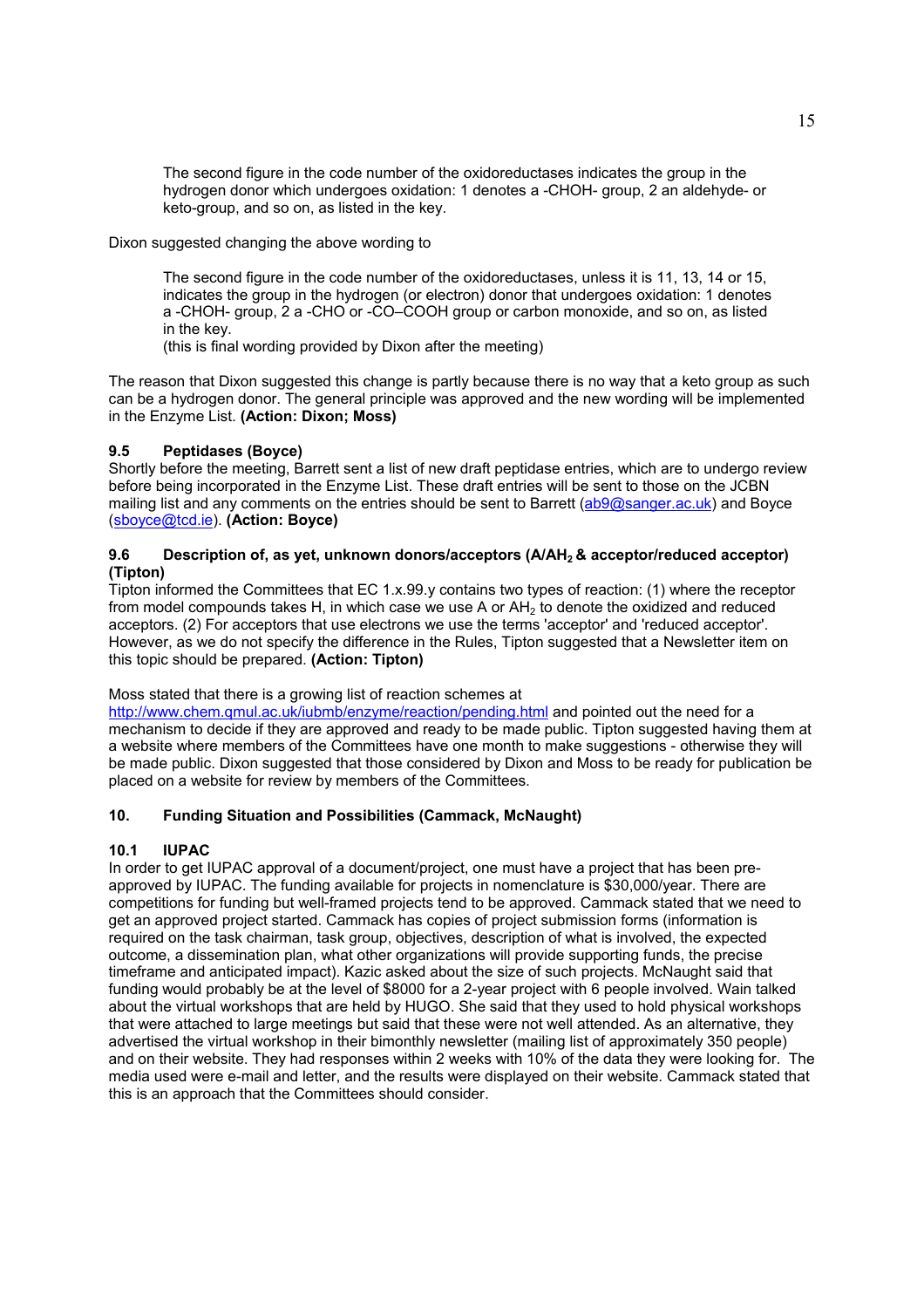## **10.2 IUBMB**

Cammack has corresponded with Angelo Azzi, who is our liaison in funding activities. Azzi would like to see liaison with IUPAC projects, provided that this does not impact on our meetings.

# **10.3. Other Possibilities**

Cantor proposed that the Committees should take on the role of standardizing nomenclature to encourage interoperability between databases. For this purpose, an endowment may be possible. He recommended that the Committees approach funding bodies and the biotechnology industry to put this on a more permanent basis.

Apweiler asked what projects need to be done and what budget is needed. He said that NC-IUPHAR have a chairman for each receptor family. The NC-IUPHAR Committee just oversees the operation and does not take an active role in the work. This model involves community curation with strong editorial control. He said that he could try to find additional money for the IntEnz database and hire professional curators at the EBI to create enzyme entries. The Committees would then act in an advisory capacity. Cammack said that while the Committees need more manpower, the drafting of enzyme entries is not a simple process and is not a matter of assuming that a gene corresponds to an enzyme. Tipton stated that the drafting and curation of enzymes needs to be performed by highly skilled individuals with expertise in the many different aspects of this area so that Trinity would be a more appropriate place for such individuals to work, as training would be an integral part of the process. Apweiler said that he could raise the issue of additional funding for such curators (at the EBI only) with NHGRI, indicating that it would be easier and quicker to get funding for a supplementary project to an existing project rather than a completely new proposal.

Boyce asked Apweiler if it was his intention was to seek funding so that all Enzyme-List curation would take place at the EBI. He indicated that, as he had the master copy of the database (which was a prerequisite for funding of the Trinity group under the BioBabel project), it indeed was his intention to take over all enzyme curation and replace the efforts that are now centralized from Trinity. He indicated that the Committees could continue to have an advisory and overseeing role.

Kazic stated that a higher level of support is necessary for the group in Trinity as this is where the drafting and curation of enzyme entries should take place. She stated that, in her view, Trinity is entirely capable of maintaining a database of enzyme entries both curatorially and technically, and has been collaborating in the construction of one that will be turned over to Trinity. She reported that she has already applied for funding from the NIH that includes some support for the work on drafting enzyme entries, to be carried out in Trinity. She said that she has had indications that the project will be funded and said that the NIH would not take kindly to a request (from Apweiler) for funding for essentially the same work, even if he applied to a different body within the NIH.

**11. Future Projects and Activities** (items 11.1-11.3 arise from the minutes of the Köln meeting 2002)

### **11.1 Biochemical Compound Glossary (Moss, Kotyk etc.)**

The amounts of money involved from IUPAC would not make it worthwhile writing the application. McNaught said that an interunion committee, e.g. ICSU (International Council of Scientific Unions), may be a more viable option (anticipated funding level of \$100,000-150,000/project). Moss is to coordinate this project (see item 11.3 of Cologne 2002 meeting). **(Action: Moss)**

### **11.2 Compendium of Synonyms for Compounds (small molecules) of Biological Importance (Tipton, Kazic, Schomburg, Degtyarenko, Dixon).**

Kazic and Degtyarenko were appointed as joint convenors. Several sources of information are available (e.g. BRENDA, KEGG and BND). Kazic suggested taking all sources of information and using these to get a complete dataset. McNaught said that IUPAC preferred names should be included when that project is complete. McNaught said that CAS might also be cooperative and provide information. **(Action: Kazic and Degtyarenko)**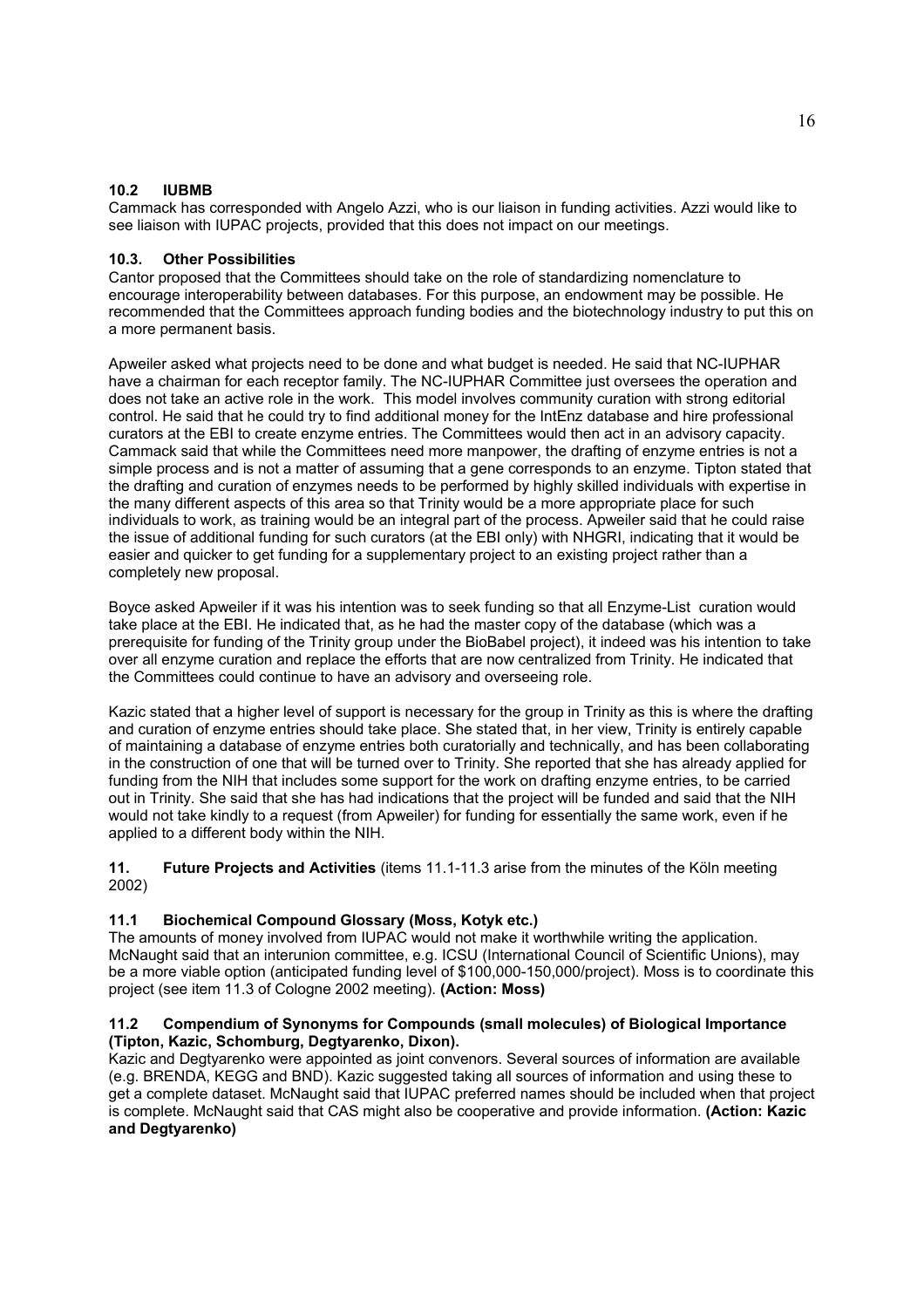## **11.3 Revision of Carbohydrate Nomenclature (Horton)**

In 1996, an 80-page document on carbohydrate nomenclature was produced. The Web version [\(http://www.chem.qmul.ac.uk/iupac/2carb/\)](http://www.chem.qmul.ac.uk/iupac/2carb/) has had progressive modifications made to it. There was a proposal in 2002 that this document should be reviewed in 2006 (10 years after initial publication). Glycodendromers, glycoclusters, glycoproteins, neoglycoproteins, rotaxanes and catenanes should be included in the revised document. A working group, convened by Horton, is required to develop a revised document. Horton has prepared a list of carbohydrate experts that should be on the panel. Horton said that they should look at preparing a high-budget application to fund this work and that, while he is happy to cooperate at the scientific level, he does not wish to write the project proposal. He said that the work could take place during a workshop with 6-10 experts. McNaught pointed out that the project has to be funded as an IUPAC project in order for the resulting document to be classified as an IUPAC document. However, in response to a question from Tipton, who asked why IUPAC will not accept recommendations of this Committee even though they have members on our Committee, McNaught said that IUPAC do not want members of the scientific community undertaking work on their behalf that they do not want carried out. McNaught said that the carbohydrate panel could apply to IUPAC to carry out the project, but request no money from them.

# **11.4 Scientific Spell-checking Software (Cammack)**

Cammack has had correspondence with the authors of SciProof, which is a spell-checker that plugs into Microsoft Word and checks if words are correct scientifically. The software tests if the word is correct within both the Word dictionary and SciProof. Cammack said that it does not work very well and that something more intelligent that can recognize phrases would be preferable. He provided a couple of examples of where the product is inadequate e.g., 'molecular weight' is not a term that is recommended but it does not flag it and 'pKa' is written as 'Pka'.

## **11.5 Bitesize Nomenclature (Cammack)**

Cammack stated that we have to raise our profile in the biochemical community in order to encourage writers to use the type of nomenclature that the Committees recommend. Cammack suggested writing a series of short articles explaining terminology in simple terms, which could, in turn, have references to more detailed items (such as those in the White Book - *Biochemical Nomenclature and Related Documents*, 2nd edition, Portland Press, 1992. Liébecq, C. (Ed.) [ISBN 1-85578-005-4] and<http://www.chem.qmul.ac.uk/iupac/bibliog/white.html>). Cammack suggested that each person at the meeting write about one page to explain a particular area of nomenclature. According to Azzi, the Nomenclature Committee of IUBMB is entitled to one page in TiBS every month. Cammack said that this should be used for articles that can be cited. Cammack will edit these and get feedback from students before sending them to TiBS. In addition, the new series of articles could be posted on the nomenclature website. Horton said that Notes on Nomenclature was a similar venture in ACS, which lasted for a few years. The authors wrote easily digestible, concise articles. However, the journal they were published in was not widely read. Kazic suggested that an article on differences between English and American usage of terms might be useful. Dixon said that Moss has put a searchable index of past Newsletter items on the web, which would go partway to explaining such terms. Cammack will approach members of the Committees by e-mail. **(Action: Cammack)**

### **11.6 Any others (Cammack)**

None.

### **12. Lipid Nomenclature**

Nothing to report.

### **13. "Small" Molecules**

This item was covered under Item 11.2. On a different issue, Kotyk raised an objection to use of the term 'pyrrolysine', which is used in EC 6.1.1.25, saying that 'pyrro' looks like a prefix to lysine. He also said that while the difference between pyro and pyrro is obvious in English, this is not the case in any other language. Dixon said that if anyone wanted to propose an amendment they should send details to Boyce.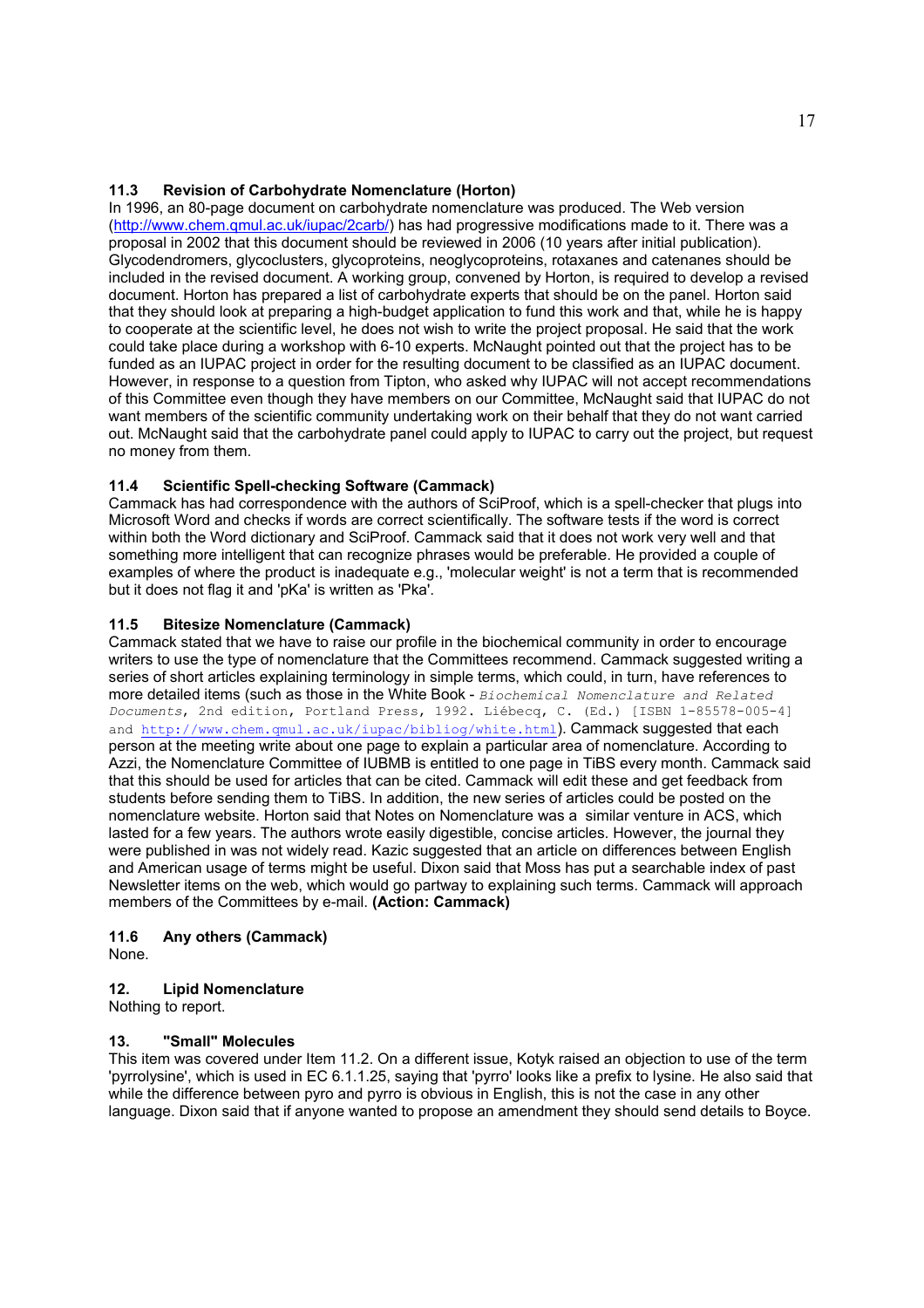Apweiler said that the structure of pyrrolysine is now known. Kotyk will circulate his comments to the Committees. **(Action: Kotyk)** 

## **14. Documents and Panels**

## **14.1 "Energases" (Tipton)**

Tipton asked if a class of energases is needed or if we should redefine some of our nomenclature to cover enzymes that structurally isomerize without breaking or making a covalent bond. He said that a lot of the 'energases' could be incorporated in a new sub-subclass of isomerases. While Purich wanted to reclassify most of the transport enzymes as energases, Tipton felt that this was too radical a step. Kotyk said that Purich has a point and that we should improve our system by changing the definition of an enzyme from 'making or breaking a covalent bond' to 'making or breaking a chemical bond'. He said that ATPases and GTPases do not break covalent bonds, but that weaker chemical bonds are involved. He also said that we could reclassify the GTPases EC 3.6.1.46-EC 3.6.1.51 as enzymes in sub-subclass 3.6.4. (Acting on acid anhydrides; involved in cellular and subcellular movement), along with ATPases involved in cellular movement. He also suggested that we add a note to the header for EC 3.6.4 indicating that a covalent bond is not necessary. Purich wanted 2600 transport proteins to be included in the Enzyme List as energases, which would not sit well with our system. Tipton suggested that we have a transport ATPase subclass, with approx 15 entries in it that are not really covalent-bond-splitting enzymes. Kotyk will prepare a draft. Cammack suggested moving these enzymes out of the Enzyme List altogether and having them as an IUBMB-approved document like the transport document. Tipton was against this proposal and said that we should be incorporating such entries into the Enzyme List rather than having documents that are not part of the Enzyme List. The next stage is to list those enzymes that cannot be clearly accommodated in ATP-transport or isomerase classes. **(Action: Kotyk)**

## **14.2 Liaison with Journals (Elliott)**

Elliott has corresponded with journal editors but little has happened as a result. Cammack said that, on looking at instructions to authors from various journals, he noticed that some make reference to the Compendium, others refer to the 1978 edition of Enzyme Nomenclature and yet others refer to Moss' website. Elliott will advise journals that some of the documents have been updated. He asked that members of the Committees let him know of specific instances of this problem. **(Action: Elliott)**

### **14.3 Kinases (Berman)**

Kazic reported that Mike Gribskov from Susan Taylor's lab has said that he is contemplating reviewing and revising the classification of kinases but will not have time to do so before 2006.

# **14.4 "Molybdopterins" (Cammack)**

Molybdopterins is the name given by K.V. Rajagopalan to pterins that form part of the molybdenum cofactor. Despite their name they do not actally contain molybdenum, but they bind to it. They can also bind to tungsten, hence the name is misleading. Some have one and others have two bound cofactors. While many workers in the field want the name changed to pyranopterin, Rajagopalan wants the name to remain as it is. Cammack said that he should have more news on the matter after the Gordon Conference that will be held in June 2003. **(Action: Cammack)**

### **14.5 Carbohydrate Nomenclature (Horton, Sharon, Merry)**

Tony Merry of the Oxford Glycobiology Institute gave a presentation on a rational symbolic representation of *N*- and *O*-glycan structures. He pointed out that this is not a nomenclature scheme. He said that there is increasing interest in glycobiology among biologists but that the notation used in some standard nomenclature schemes can be daunting. Their scheme uses symbolic shapes linked into pictorial diagrams, which allows for easy recognition of carbohydrates by humans. He indicated that there are numerous schemes in use, with no two groups using the same scheme, making it difficult to compare like with like. As a result, there is a need for a universally used scheme. Unlike the Glycominds nomenclature, this is not suitable for bioinformatics as it is not computer-readable, but can be understood more readily by humans than a Glycominds representation, such as Ab3GNb3(Ab3(Fa4)GNb3Ab4(Fa3)GNb3)Ab4G. A font containing the symbols and a series of diagrams will be available for download from the Oxford Glycobiology Institute's website [\(http://www.bioch.ox.ac.uk/glycob](http://www.bioch.ox.ac.uk/glycob/)/).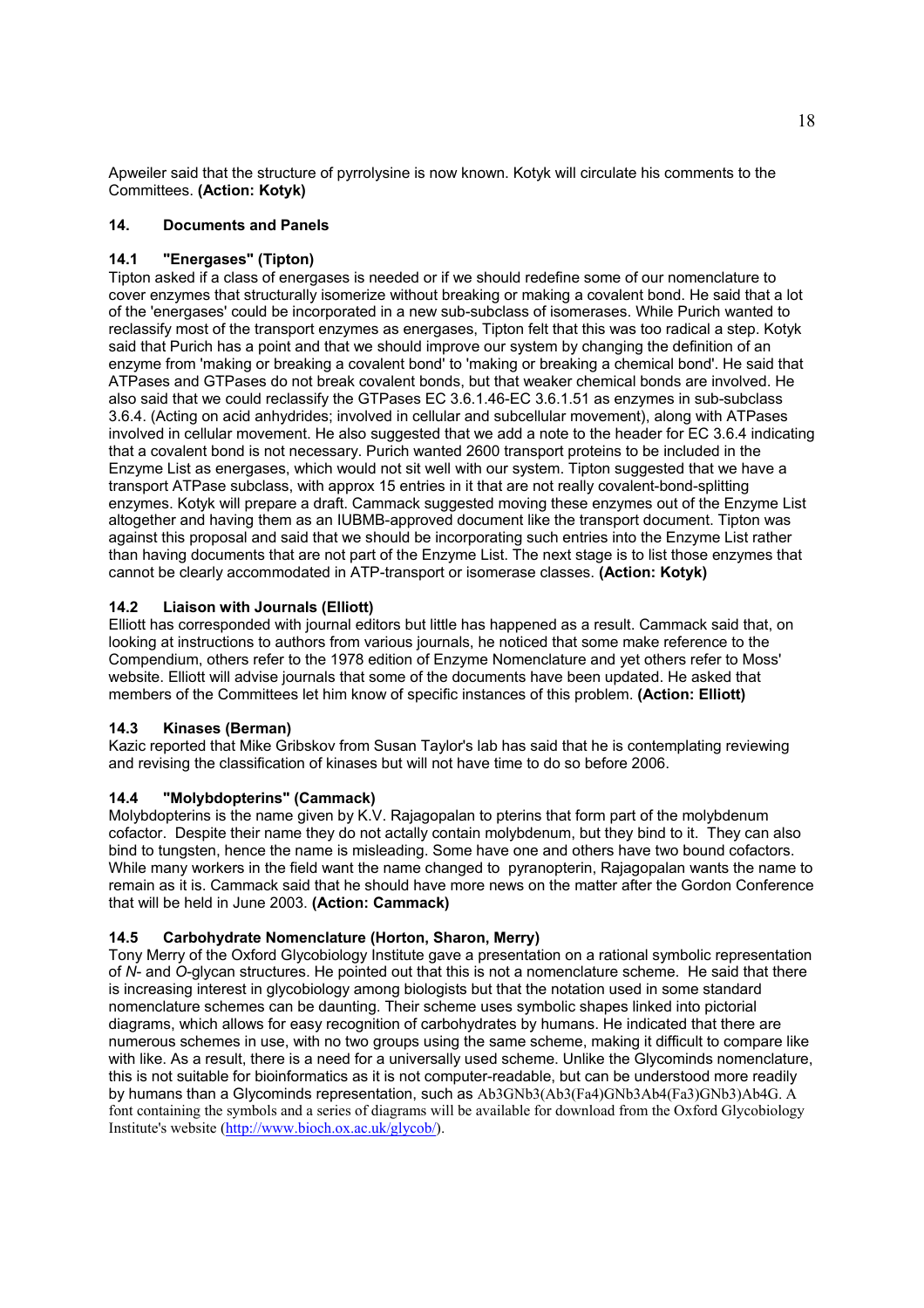Horton indicated that, while Merry's notation is useful for glycoproteins, it would not translate to carbohydrates, e.g. of plants where both D- and L-forms of compounds are present and where there could be up to 100 different sugars. Cammack asked if we should recommend this scheme. Horton said that we should look at it again and then perhaps recommend it for use with glycoproteins and glycolipids. Horton and Sharon will try to have informal discussions of the system at the EuroCarb meeting in June. Horton suggested that this should be followed up at our 2004 meeting. **(Action: Horton, Sharon)**

# **15. Follow-up on other items from 2002 Meeting**

# **15.1 Web Pages (Cammack)**

Cammack said that he wants to rearrange Moss' website to make it more user-friendly and demonstrated the format he had in mind. Cammack said that he would do further work on his version. **(Action: Cammack)**

## **15.2 Minimaps (Nicholson)**

Nicholson thanked the Dublin group for reviewing his minimaps. Andrew McDonald has provided links from EC numbers in the minimaps to enzymes in the Enzyme List. Nicholson said that his big map is in its 22nd edition and that the minimaps are being produced one-by-one in BAMBEd. He said that the minimaps are going to be placed on the IUBMB website. The latest edition of Powerpoint allows for animation and Nicholson demonstrated some animated minimaps (animaps), e.g., EC 2.7.1.7 hexokinase. He has also animated the glycolysis process. Nicholson has defined the term 'retrolocation' to refer to the opposite of translocation. He asked how to get this word approved. Cammack said that it was not the sort of thing that we could recommend but would depend on it being used by the public.

## **16. Newsletter**

Cammack will distribute copies to members of the Committees. **(Action: Cammack)**

# **17. Publicity and Education (Elliott)**

Discussed under Item 14.2.

# **18. Any Other Business**

None

### **19. Date and Place of Meeting in 2004**

The next meeting will be hosted by Cammack and Moss at Kings College London. The date for the meeting has not been set. The meeting concluded at 13.00 on Sunday 4 May.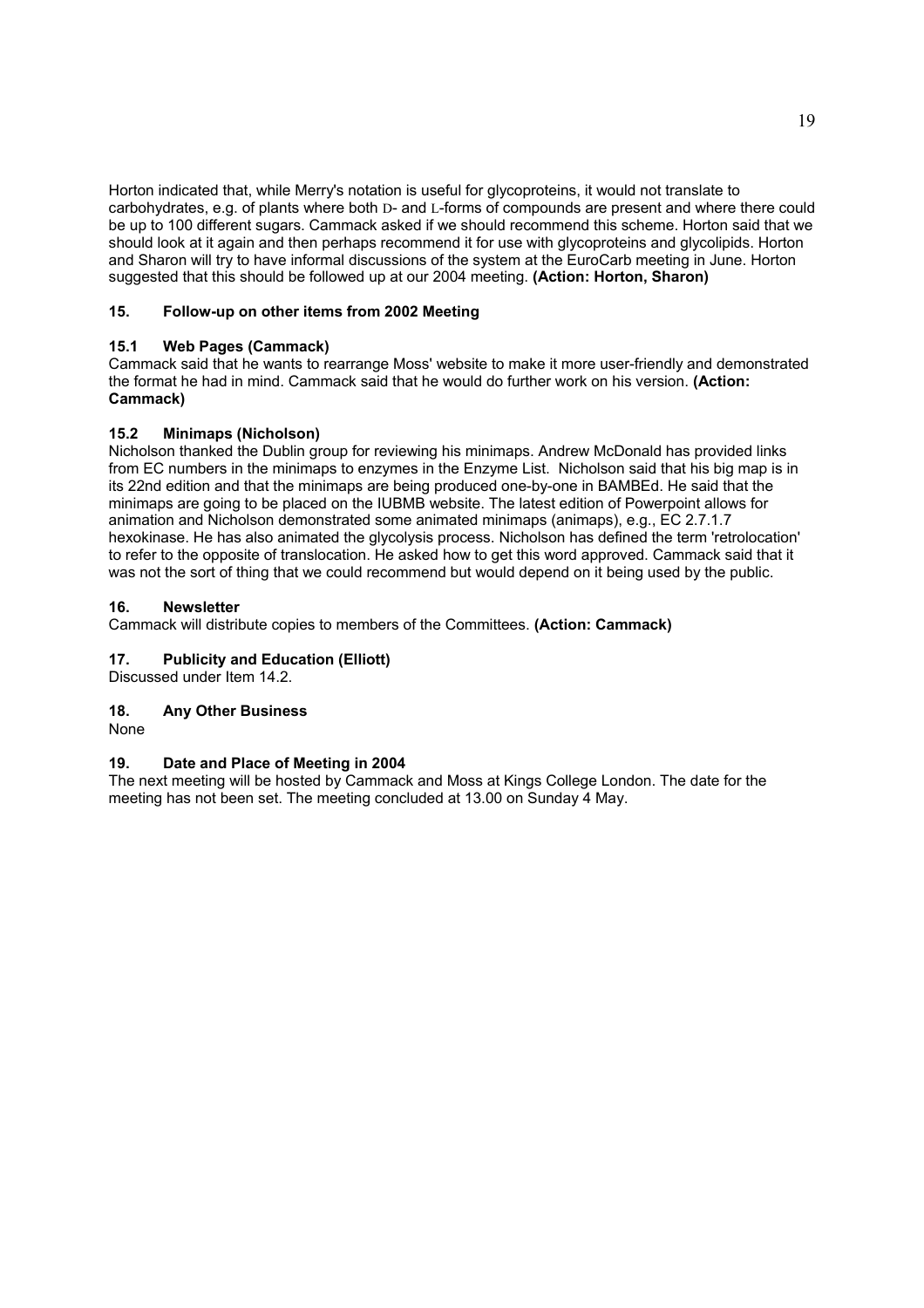# **APPENDIX II**

# **Report of the Task Group on Structure Representation**

Dear Alan:

As you requested in your email message of 12 Feb 2002 to Jonathan Brecher, we the undersigned have undertaken a scoping exercise to identify what kind of general guidelines for drawing chemical structures (on a computer or elsewhere) might be helpful to the community. The results of our discussion are available at

<http://www.angelfire.com/sc3/iupacstructures/preferredstyles/>

and the unabridged discussions themselves have been archived at [http://groups.yahoo.com/group/iupacstructures/.](http://groups.yahoo.com/group/iupacstructures/) 

Instead of simply identifying what kind of guidelines might be helpful, we have chosen to create an actual draft set of guidelines themselves (at

[http://www.angelfire.com/sc3/iupacstructures/preferredstyles](http://www.angelfire.com/sc3/iupacstructures/preferredstyles/)/). We do not view this draft as anything more than a draft; we certainly do not consider it to be either complete or polished. At worst, it can be considered as our opinion of what guidelines might be helpful, annotated with examples. At best, our work might indeed become a true draft set of recommendations within an official, IUPAC-sponsored project. We are optimistic about the quality of what we have produced, but we are also extremely interested in hearing and incorporating the opinions of others.

Overall, we have tried to produce guidelines that we think are likely to be accepted by the chemistry community. For the most part, that means that our guidelines are often simply a codification of existing structure representation practices. We have tried to limit our deviations from current practice to those areas where there is a significant gain from doing so, most often because of an inherent ambiguity in some common usage. In those cases, as throughout these guidelines, we have tried to explain why a particular style is preferred rather than simply making that assertion. We have also tried to emphasize that these truly are guidelines only, and that authors should not view them as restrictive. While we hope that we have been persuasive in explaining why one style is usually better than another, we also recognize that exceptions are not only possible, but likely. Our best hope is to limit those exceptions, and never to exclude them entirely.

Our work has touched on basic issues such as the orientation of rings and the positioning of atom labels to more advanced (and sometimes controversial!) issues including the proper depiction of stereochemistry. There are some areas, including polymers and inorganic coordination chemistry, in which none of us has significant experience. Rather than propose inappropriate guidelines, we have left those areas open, and we would like to get some feedback about them from people who are more familiar with them.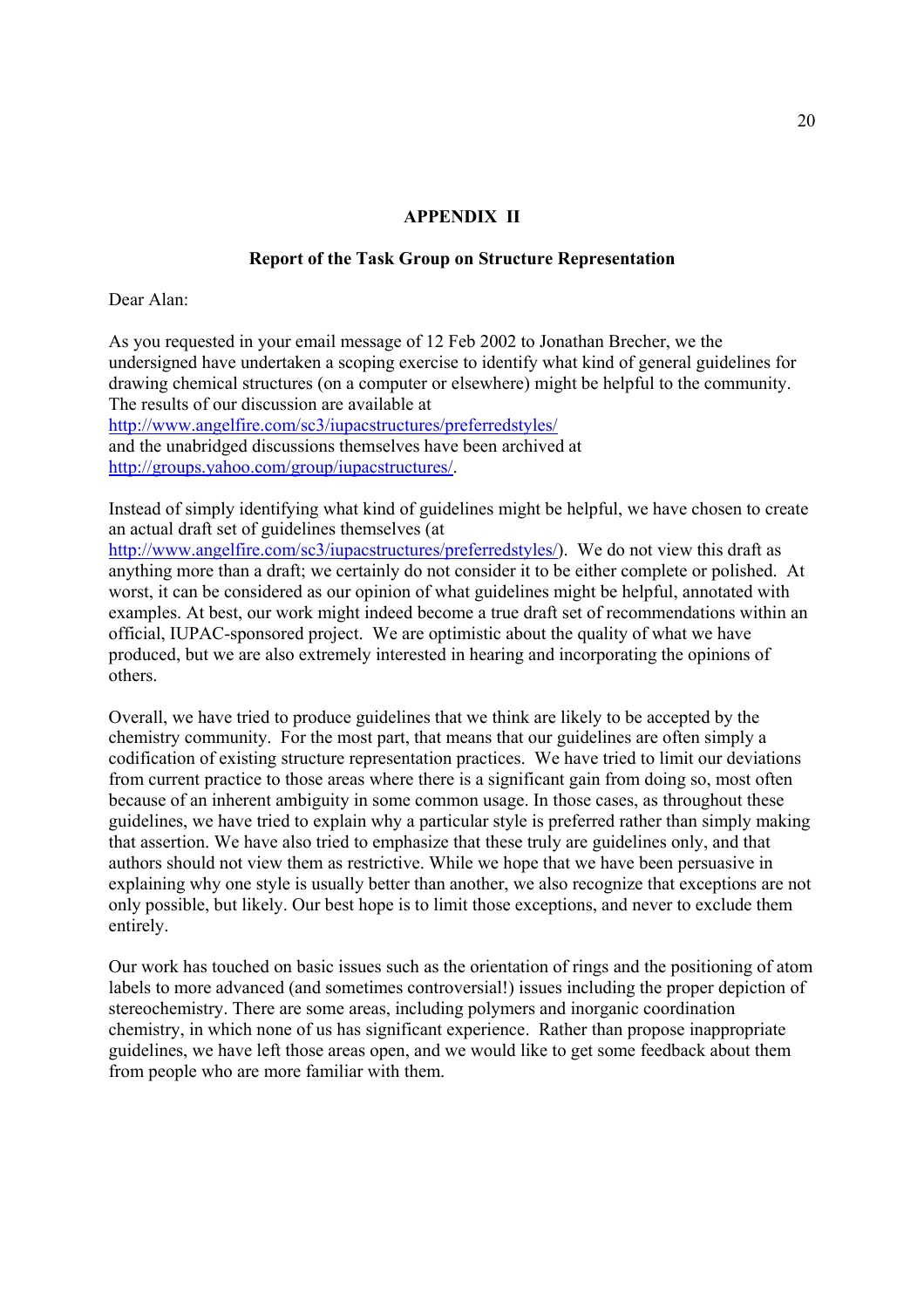In some cases, we could not decide among ourselves what would be the single best guidelines to propose. Those cases have been noted with red text, and often contain discussion of the relative merits of different options. We would be especially interested in further feedback in those areas.

As opposed to the current P-Name project, we do not expect that these guidelines will result in a single preferred structural diagram for every compound, and we have made no attempt for them to do so. We hope that these guidelines will help improve chemical communication by discouraging ambiguous and confusing depiction styles, and by encouraging clarity whenever possible.

We are satisfied with the current state of this scoping exercise. At this point, we are confident that this would be an appropriate project to be undertaken officially within the aegis of the IUPAC Division of Chemical Nomenclature and Structure Representation. Although several of us would like to remain involved in such an official project, we also request the participation of someone who is more familiar with the management and completion of such projects within IUPAC. Even in the unlikely even that our draft is accepted completely, there is still much work to be done before these guidelines can be presented to the chemical community at large. We thank you for the opportunity to work on this project to date, and hope that we can see it through to completion.

(signed)

Jonathan Brecher Pat Giles Harry Gottlieb Peter Murray-Rust Bert Ramsay Ann Smith Steve Stein Keith Taylor Bill Town Antony Williams Andrey Yerin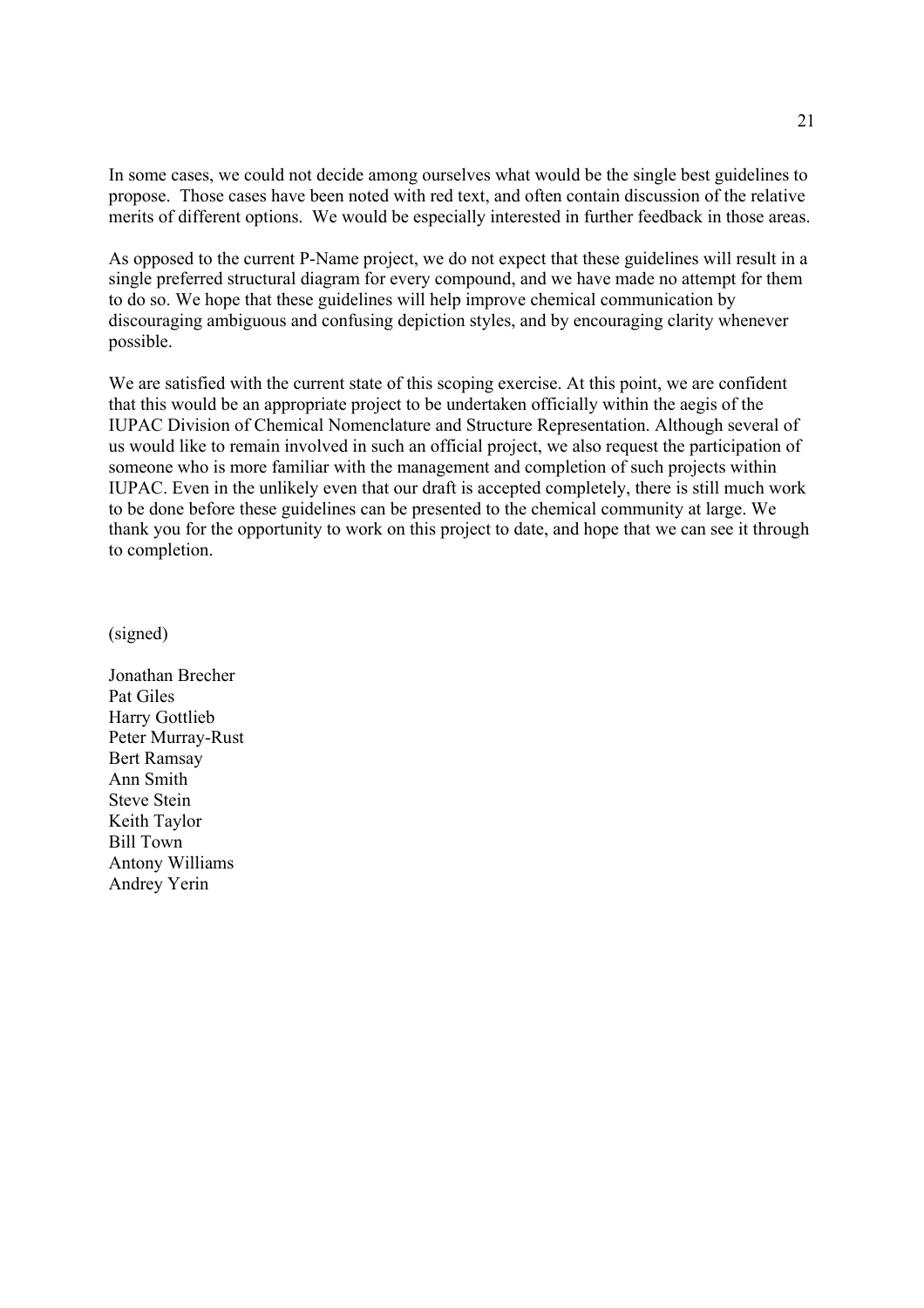# **APPENDIX III**

## **IUPAC DIVISION VIII**

### **Division of Chemical Nomenclature and Structure Representation**

### **Advisory Subcommittee (2004)**

Dr Hidetsugu Abe (Toyohashi U of Technology, Japan) Prof Steven M Bachrach (Trinity U San Antonio, USA; Editor, Internet Journal of Chemistry) Dr Byron J Bossenbroek (Chemical Abstracts, USA) Mr Jonathan Brecher (CambridgeSoft, USA) Dr John Brennan (European Patent Office, Netherlands) Prof Neil G Connelly (Bristol, UK) Prof Richard Cammack (Kings, London, UK; Chairman IUPAC-IUBMB Joint Commission on Biochemical Nomenclature) Dr Ilaria Campagnari (GSK, Italy) Prof Chong Shik Chin (Seoul, Korea) Prof Franco Cozzi (Milan, Italy) Dr Ture Damhus (Novozymes, Denmark) Prof Bernadette Donovan-Merkert (U of North Carolina, Charlotte, USA) Prof Andreas Dress (Bielefeld, Germany) Dr Andrey Erin (ACDLabs, Russia) Dr Geoff Fairhurst (BASF, Germany) Prof Henri A Favre (Montreal, Canada) Dr Piroska Fodor-Csányi (Budapest, Hungary) Dr Patton M Giles (Chemical Abstracts, USA; ACS Nomenclature Committee) Dr Jonathan M Goodman (Unilever Centre for Molecular Informatics, Cambridge, UK) Prof Richard M Hartshorn (Canterbury, New Zealand) Dr Karl-Heinz Hellwich (Beilstein, Germany) Prof Bernardo J Herold (Lisbon, Portugal) Dra. Rita Hoyos de Rossi (Cordoba, Argentina) Dr Alan T Hutton (Cape Town, South Africa) Dr Wolf-Dietrich Ihlenfeldt (Computer Chem Center, Erlangen-Nurnberg, Germany) Prof Aubrey D Jenkins (Sussex, UK) Prof Jaroslav Kahovec (Prague, Czech Republic) Prof Alan R Katritzky (Florida Center for Heterocyclic Compounds, USA) Professor Risto S Laitinen (Oulu, Finland) Dr Graham F McCann (Royal Society of Chemistry,UK; Editor, Dalton Trans. and J Materials Chem) Dr W Val Metanomski (Chemical Abstracts, USA) Prof Ebbe Nordlander (Lund, Sweden) Prof József Nyitrai (Budapest, Hungary) Prof Vincent L Pecoraro (Michigan, USA; Assoc Editor, Inorg Chem)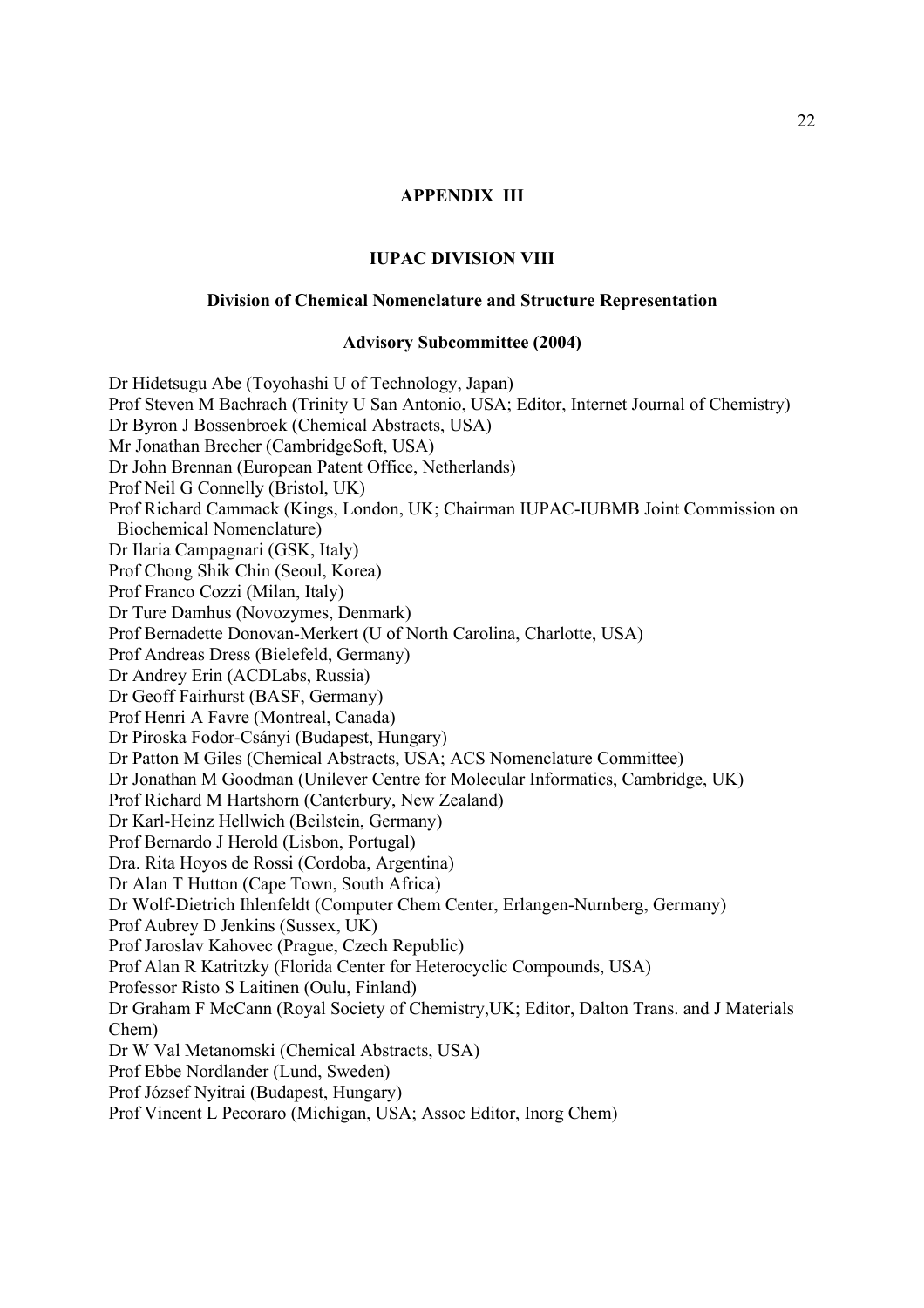Prof C Dale Poulter (Utah, USA; Editor, J Org Chem) Prof Damon D Ridley (Sidney, Australia) Dr Paolo Righi (Milan, Italy) Ms Helen Schofield (Manchester, UK) Dr Steve Stein (NIST, USA) Dr Keith Taylor (MDL, USA) Dr Sarah Thomas (Royal Society of Chemistry, UK; Editor, ChemComm) Mr Kevin Thurlow (LGC Nomenclature Advisory Service, UK) Dr Edward S Wilks (ex-Dupont, USA) Dr Janusz L Wisniewski (MDL, Germany) Dr Shen-Gang Yuan (Shanghai, China)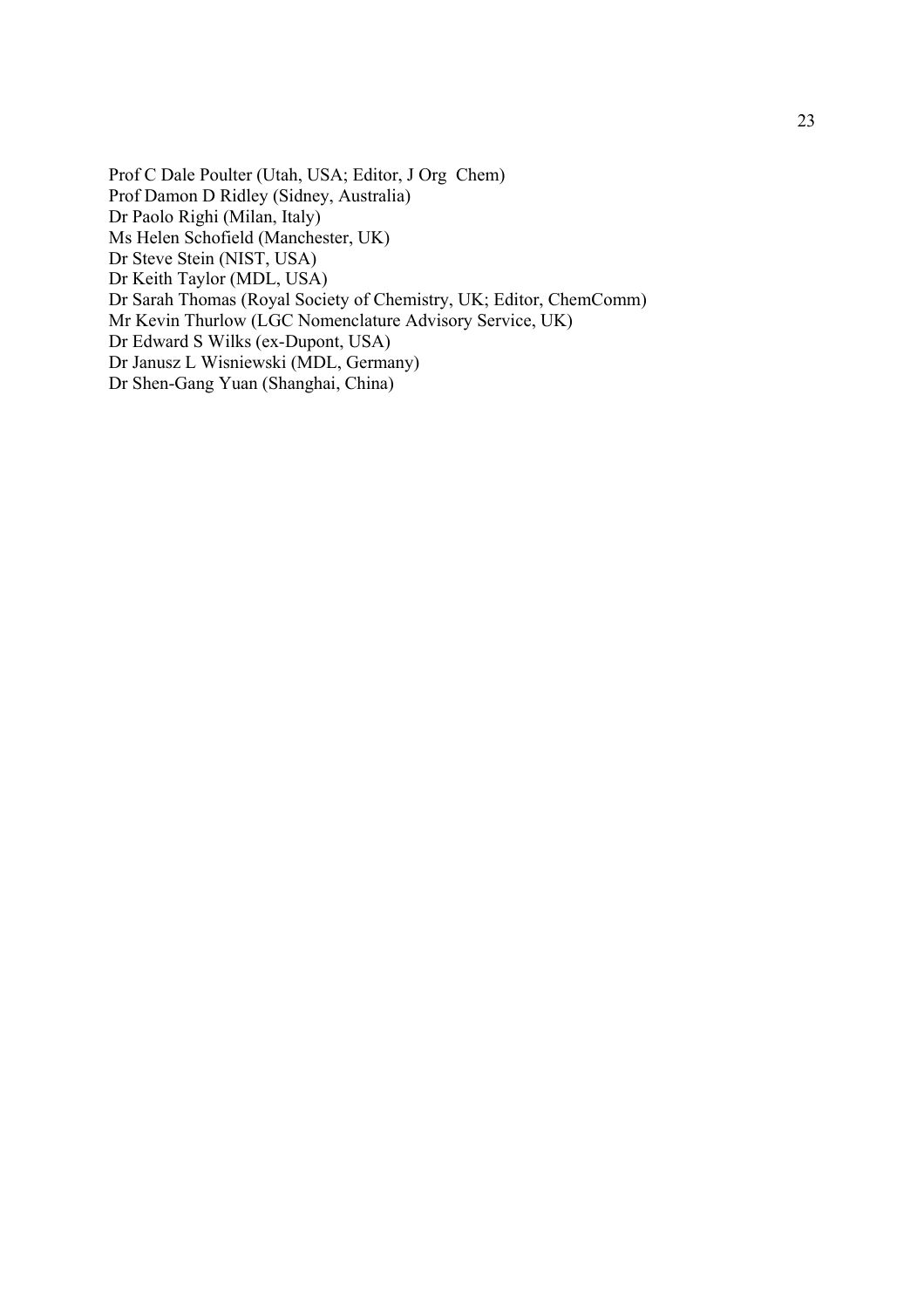# Appendix IV

# **Nomenclature World Wide Web Database – Statistics**

Statistics based on log of IP addresses used each day. Total usage to date about 2411000. Data on 179 countries recorded so far. Summary data for 1996-2003 at www.chem.qmul.ac.uk/iupac/usage/ For full details of each document see www.chem.qmul.ac.uk/iupac/ or www.chem.qmul.ac.uk/iubmb/

# Average use **per week**

| Year                                | 1996                     | 1997                     | 1998                     | 1999                     | 2000 | 2001                     | 2002  | 2003  | max   |
|-------------------------------------|--------------------------|--------------------------|--------------------------|--------------------------|------|--------------------------|-------|-------|-------|
| Total usage                         | 296                      | 650                      | 1476                     | 2786                     | 5515 | 9813                     | 15360 | 19081 | 22208 |
| <b>Search Facility</b>              | $\overline{\phantom{0}}$ | $\overline{\phantom{a}}$ | $\overline{\phantom{0}}$ | 204                      | 1663 | 4169                     | 8355  | 11447 | 13872 |
| Bibliographic Data                  | -                        | 61                       | 142                      | 235                      | 325  | 470                      | 598   | 652   | 790   |
| Map of Usage                        |                          | 7                        | 8                        | 29                       | 37   | 58                       | 83    | 74    | 138   |
| <b>IUPAC Nomenclature</b>           |                          |                          |                          |                          |      |                          |       |       |       |
| <b>Class Names Glossary</b>         | 138                      | 157                      | 430                      | 693                      | 1039 | 1504                     | 2178  | 2483  | 3137  |
| Physical Org Chem Glossary          | 29                       | 36                       | 136                      | 343                      | 751  | 1089                     | 1796  | 1986  | 2487  |
| Atomic Weight                       | 23                       | 48                       | 95                       | 144                      | 310  | 651                      | 964   | 1264  | 1712  |
| Periodic Table                      |                          | $\overline{\phantom{a}}$ | $\qquad \qquad -$        | 17                       | 155  | 291                      | 475   | 740   | 1033  |
| <b>Stereochemical Glossary</b>      | -                        | 32                       | 85                       | 135                      | 231  | 392                      | 602   | 659   | 884   |
| <b>Bioinorganic Glossary</b>        | $\overline{\phantom{0}}$ | $\overline{\phantom{a}}$ | 61                       | 108                      | 201  | 391                      | 633   | 600   | 799   |
| <b>Medicinal Chemistry Glossary</b> |                          | $\qquad \qquad -$        | 56                       | 87                       | 150  | 316                      | 532   | 581   | 668   |
| Section F (Natural Products)        | -                        | $\overline{\phantom{a}}$ | $\overline{\phantom{a}}$ | 14                       | 121  | 321                      | 450   | 484   | 633   |
| <b>Fused Ring</b>                   |                          | $\overline{\phantom{a}}$ | 64                       | 73                       | 110  | 198                      | 241   | 268   | 370   |
| Ions and Radicals                   |                          | $\overline{\phantom{a}}$ | $\qquad \qquad -$        | $\overline{\phantom{a}}$ | 72   | 150                      | 196   | 220   | 373   |
| Numerical Term                      | $\overline{\phantom{a}}$ | 18                       | 27                       | 35                       | 54   | 99                       | 150   | 174   | 224   |
| <b>Gold Book</b>                    | $\overline{\phantom{a}}$ | $\overline{\phantom{a}}$ | $\overline{\phantom{a}}$ | $\blacksquare$           | 80   | 127                      | 155   | 166   | 222   |
| Hantzsch Widman                     | 12                       | 14                       | 31                       | 46                       | 56   | 89                       | 116   | 116   | 147   |
| von Baeyer                          |                          | $\overline{\phantom{a}}$ | $\overline{a}$           | 29                       | 61   | 106                      | 130   | 115   | 211   |
| Phanes                              |                          | $\qquad \qquad -$        | 31                       | 42                       | 56   | 80                       | 95    | 114   | 187   |
| Fullerenes                          |                          |                          | $\overline{\phantom{a}}$ |                          |      | $\overline{\phantom{0}}$ | 69    | 114   | 161   |
| Spiro                               |                          |                          | $\overline{\phantom{a}}$ | 26                       | 47   | 90                       | 114   | 111   | 220   |
| Delta Convention                    | 8                        | 9                        | 19                       | 30                       | 54   | 82                       | 110   | 106   | 163   |
| Section H (Isotopic Label)          |                          | $\qquad \qquad -$        | 26                       | 34                       | 46   | 73                       | 90    | 84    | 144   |
| Element Name $> 100$                | $\overline{\phantom{0}}$ | $\overline{\phantom{a}}$ | $\qquad \qquad -$        | 20                       | 45   | 78                       | 87    | 83    | 163   |
| Lambda Convention                   | 6                        | 8                        | 17                       | 28                       | 40   | 60                       | 76    | 71    | 111   |
| Phane II                            |                          |                          |                          |                          |      |                          |       | 58    | 75    |
| Guide Errata                        |                          |                          | $\overline{\phantom{0}}$ | 20                       | 21   | 25                       | 32    | 47    | 61    |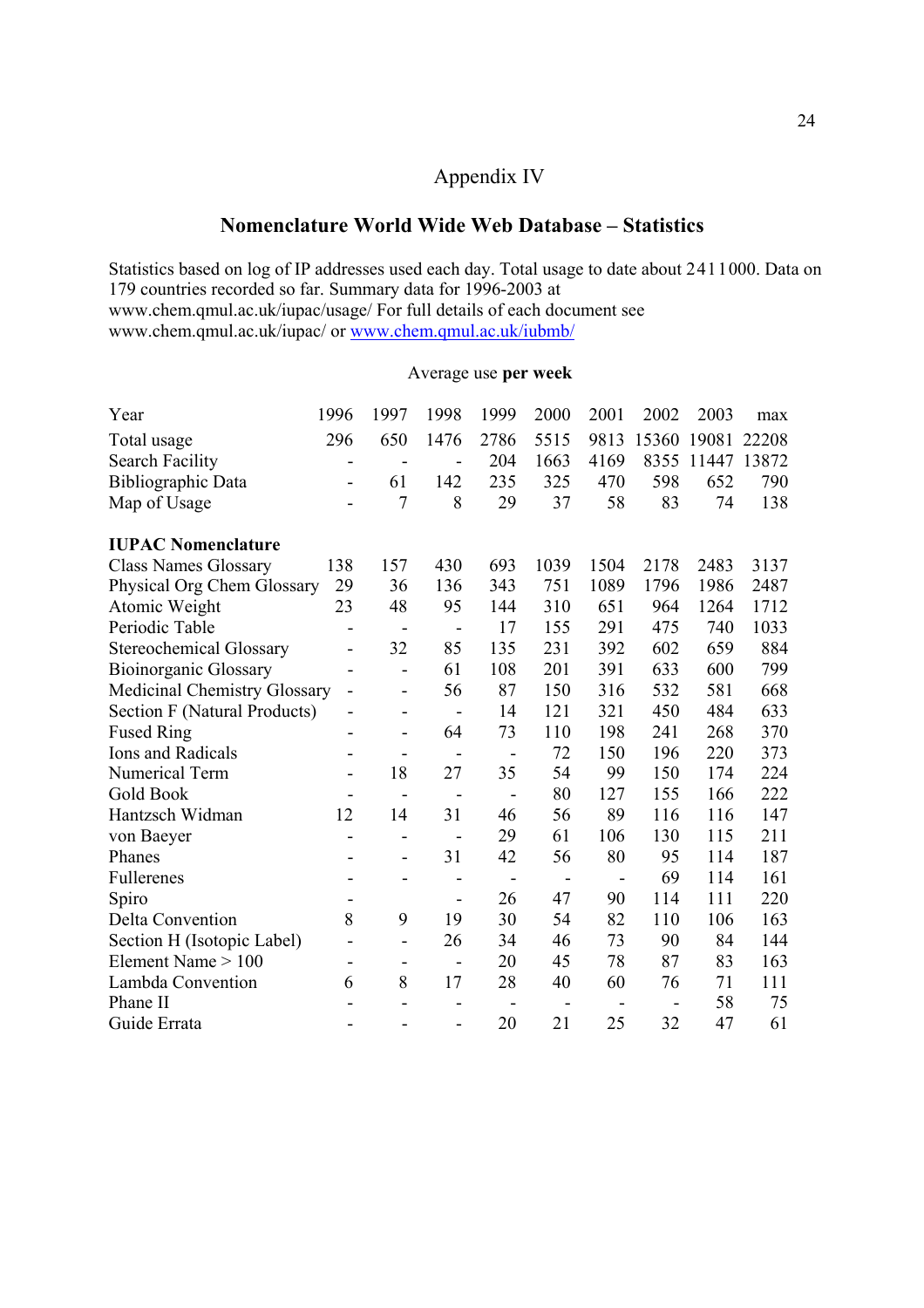# **IUPAC/IUBMB Nomenclature**

| Steroids                        | 12                       | 21                           | 87                           | 93                           | 396                          | 811  | 1213 | 1660 | 2370 |
|---------------------------------|--------------------------|------------------------------|------------------------------|------------------------------|------------------------------|------|------|------|------|
| Carbohydrates                   | 46                       | 72                           | 144                          | 237                          | 453                          | 835  | 1156 | 1477 | 1848 |
| Amino Acids & Peptides          | 31                       | 62                           | 135                          | 186                          | 359                          | 670  | 1072 | 1357 | 1721 |
| Vitamin B-6                     | -                        | $\qquad \qquad \blacksquare$ |                              | 34                           | 95                           | 155  | 267  | 514  | 721  |
| Vitamin B-12                    | $\overline{\phantom{0}}$ | $\qquad \qquad \blacksquare$ |                              | 49                           | 69                           | 146  | 266  | 359  | 640  |
| Folic acid                      |                          | $\overline{\phantom{a}}$     | $\overline{\phantom{0}}$     | 60                           | 58                           | 210  | 208  | 330  | 484  |
| Tocopherol                      |                          | $\overline{\phantom{a}}$     | 21                           | 33                           | 48                           | 80   | 150  | 283  | 404  |
| Nucleic Acid Abbreviations      |                          |                              |                              | 45                           | 77                           | 136  | 202  | 242  | 403  |
| Lipids                          |                          | $\qquad \qquad$              | $\overline{\phantom{0}}$     | 29                           | 70                           | 132  | 198  | 224  | 297  |
| Tetrapyrroles                   |                          |                              | $\overline{\phantom{a}}$     | $\qquad \qquad -$            | $\overline{a}$               | 124  | 221  | 223  | 349  |
| Vitamin D                       |                          |                              |                              | $\overline{\phantom{a}}$     | 47                           | 69   | 125  | 204  | 295  |
| Glycoproteins                   |                          | $\qquad \qquad -$            | 20                           | 32                           | 71                           | 134  | 172  | 192  | 311  |
| Polypeptide Conformation        |                          | 8                            | 14                           | 34                           | 61                           | 111  | 173  | 185  | 394  |
| Cyclitols                       |                          | $\overline{\phantom{0}}$     | 21                           | 51                           | 72                           | 113  | 174  | 182  | 309  |
| Glycolipids                     |                          | $\overline{\phantom{a}}$     | 15                           | 35                           | 65                           | 91   | 137  | 151  | 292  |
| <b>Biochemical Phosphorus</b>   |                          | $\qquad \qquad \blacksquare$ | $\qquad \qquad \blacksquare$ | $\qquad \qquad \blacksquare$ | 62                           | 103  | 151  | 149  | 276  |
| Carotenoids                     |                          | $\qquad \qquad \blacksquare$ | $\overline{\phantom{a}}$     | $\overline{\phantom{a}}$     | 46                           | 84   | 128  | 141  | 187  |
| Polysaccharide Conformation     | -                        | 8                            | 14                           | 26                           | 49                           | 82   | 134  | 136  | 292  |
| Lignans and Neolignans          | -                        | $\overline{\phantom{0}}$     | $\overline{\phantom{0}}$     | $\qquad \qquad \blacksquare$ | $\overline{\phantom{0}}$     | 71   | 123  | 128  | 205  |
| Retinoids                       |                          | $\overline{a}$               | $\overline{\phantom{a}}$     | $\overline{\phantom{a}}$     | 35                           | 71   | 99   | 127  | 177  |
| Quinones with Isoprenoid Chain- |                          | $\overline{\phantom{0}}$     | -                            | $\qquad \qquad \blacksquare$ | $\qquad \qquad -$            | 47   | 90   | 103  | 138  |
| Polynucleotide Conformation     | -                        | 7                            | 15                           | 27                           | 44                           | 68   | 92   | 94   | 122  |
| Polymerised Peptides            |                          | $\overline{a}$               | -                            | $\qquad \qquad -$            | 34                           | 56   | 91   | 93   | 142  |
| Prenols                         |                          |                              |                              | 19                           | 33                           | 55   | 77   | 83   | 121  |
|                                 | 1996                     | 1997                         | 1998                         | 1999                         | 2000                         | 2001 | 2002 | 2003 | max  |
| <b>Both Committees</b>          |                          |                              |                              |                              |                              |      |      |      |      |
| Committees' Homepage            | 18                       | 38                           | 65                           | 123                          | 268                          | 423  | 653  | 763  | 946  |
| Newsletter                      |                          |                              |                              |                              |                              |      |      |      |      |
|                                 |                          |                              | 25                           | 59                           | 145                          | 304  | 456  | 436  | 635  |
| <b>IUBMB Nomenclature</b>       |                          |                              |                              |                              |                              |      |      |      |      |
|                                 |                          |                              |                              |                              |                              |      |      |      |      |
| Enzymes                         | 16                       | 54                           | 124                          | 320                          | 1086                         | 2088 | 3560 | 4099 | 4985 |
| EC <sub>1</sub>                 |                          |                              |                              | 35                           | 241                          | 487  | 922  | 1034 | 1294 |
| EC <sub>2</sub>                 |                          |                              |                              | $\qquad \qquad -$            | 180                          | 438  | 769  | 872  | 1105 |
| EC <sub>3</sub>                 |                          |                              |                              | $\overline{\phantom{a}}$     | 165                          | 427  | 947  | 1011 | 1352 |
| EC 3.4 (50 file)                | 16                       | 54                           | >82                          | 200                          | 285                          | 281  | 184  | 123  |      |
| $EC$ 3.4 (single)               | -                        |                              |                              | $\overline{\phantom{a}}$     | $\qquad \qquad \blacksquare$ | 134  | 343  | 375  | 591  |
| $EC$ 3.4 (total)                |                          |                              |                              |                              | $\qquad \qquad \blacksquare$ | 336  | 484  | 461  | 706  |